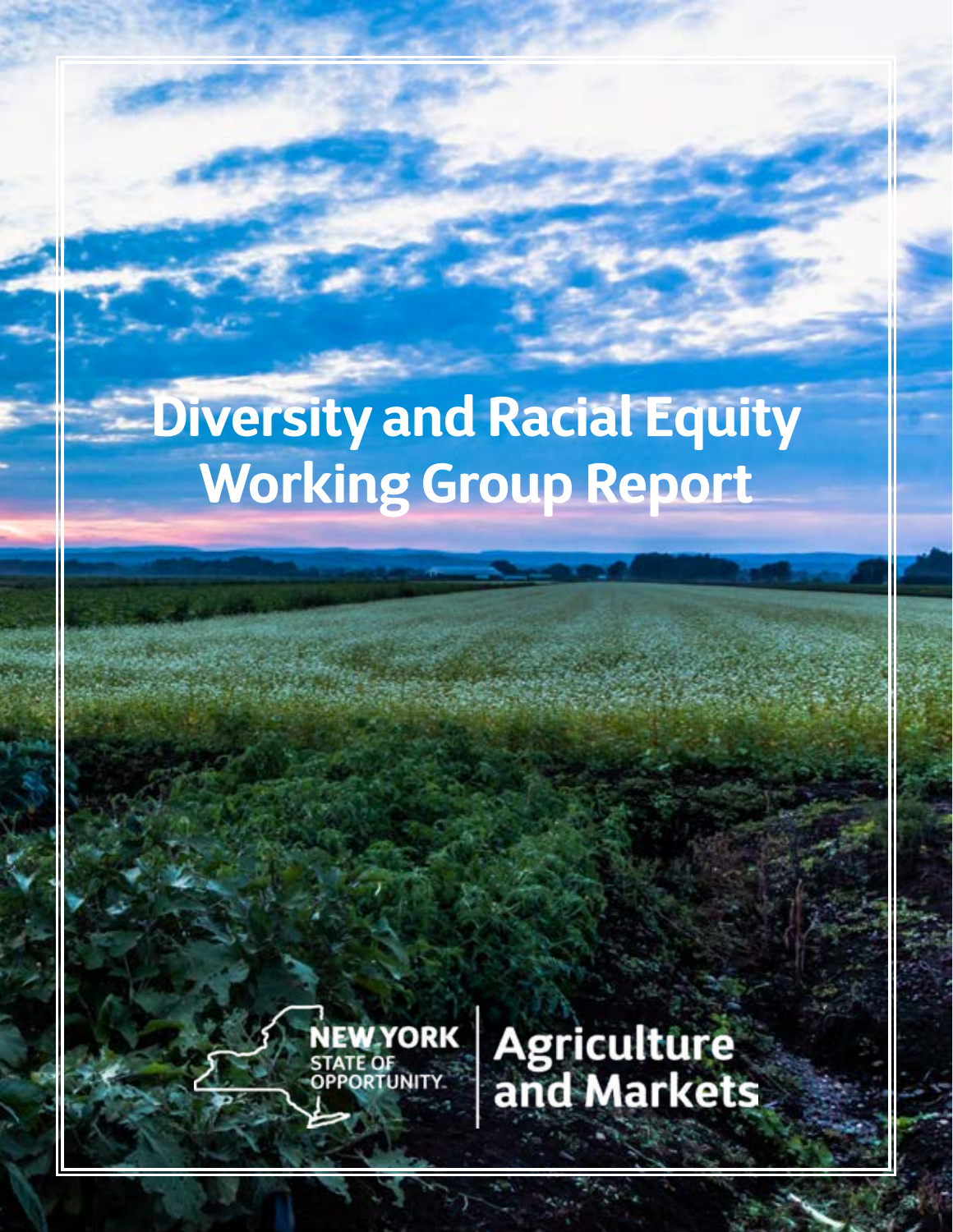### **Letter from Commissioner Ball**



I am pleased to receive the following report from the New York State Department of Agriculture and Markets' Diversity and Racial Equity Workgroup, announced in the 2020 State of the State policy agenda. I thank all the members for their tireless work.

The Workgroup is made up of New York State farmers, advocates, and other institutional and industry stakeholders, representing a wide swath of New York's agricultural community. The Workgroup developed this report to share the perspectives of historically-unrepresented farmers and provide recommendations to the State and the agricultural industry to foster a more equitable industry and food system that empowers Black, Indigenous, and People of Color (BIPOC) farmers.

I am proud of the work that has taken place and the partnerships that have been formed as a result of the Workgroup. The personal experiences and insights shared by the members have provided new perspective and understanding, and a critical opportunity to advocate for BIPOC growers. It is clear that the need for a focused strategy to increase, sustain, and diversify farming and land access across the country is more urgent now than ever.

The Workgroup has provided critical insight in the following report that will help uplift and advance BIPOC members in the agricultural industry. This report is not the conclusion of our work, it is just the beginning. The Department is committed to turning ideas into action. Further, we will continue the conversations started by the Diversity and Racial Equity Workgroup members and together create a stronger, more resilient, and more equitable agricultural community in New York State.

Sincerely,

Frehall G. Ball

Richard Ball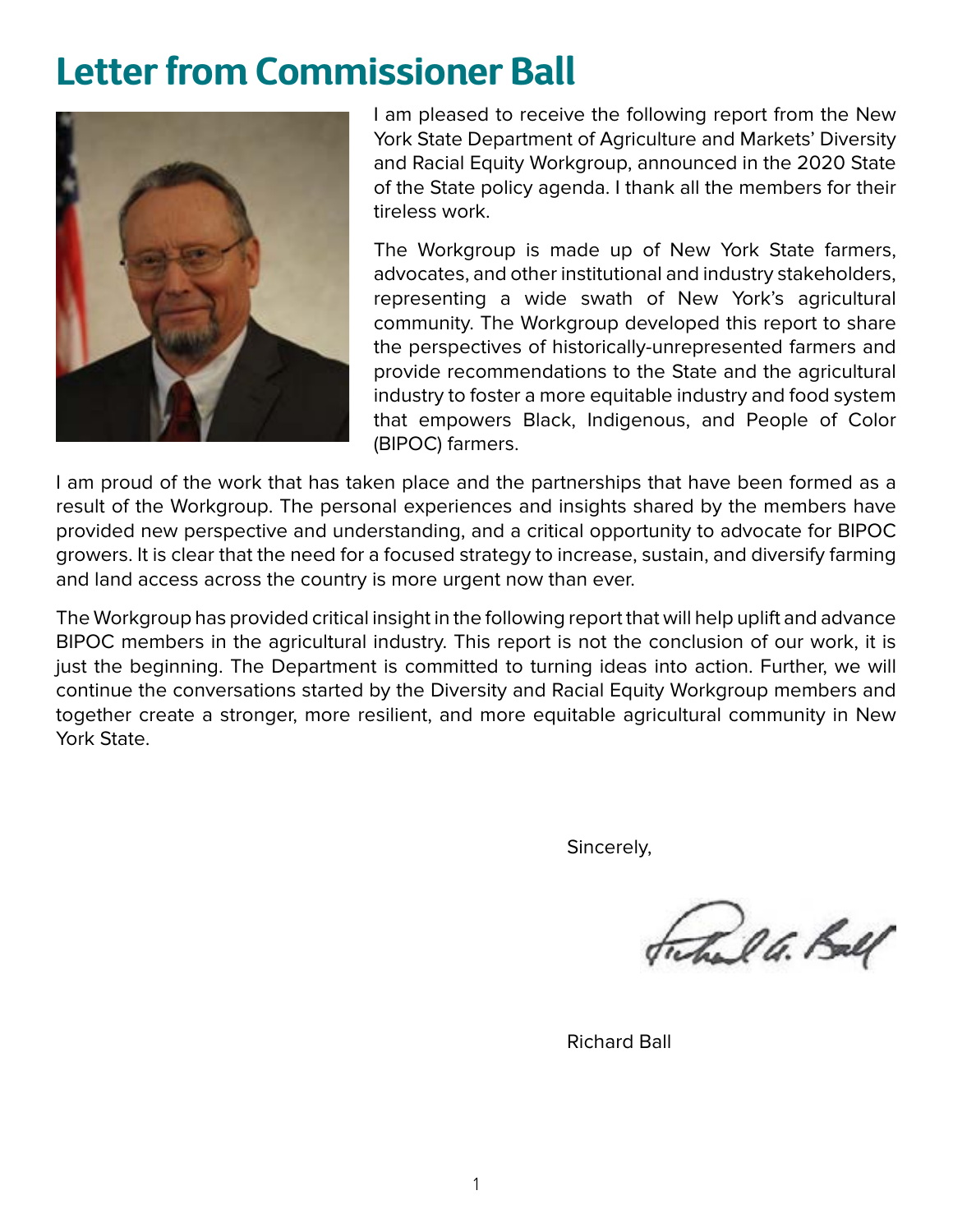

# **Contents**

|                        | .10 |
|------------------------|-----|
|                        | .12 |
| <b>Moving Forward.</b> | .18 |
|                        |     |
|                        | 20  |
|                        | 24  |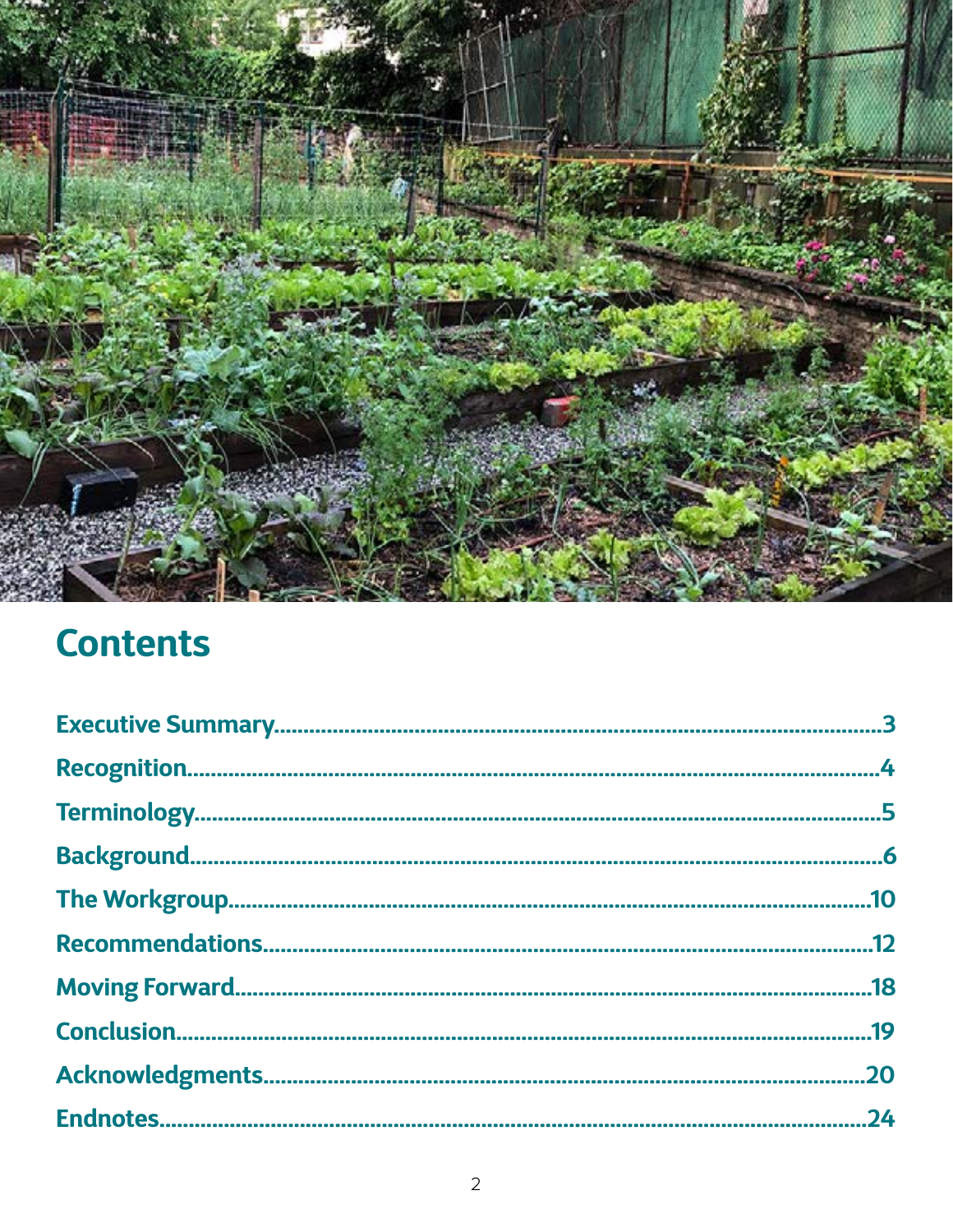# <span id="page-3-0"></span>**Executive Summary**

On January 8, 2020, Governor Cuomo announced a proposal to increase diversity in the New York State (NYS) agricultural industry as part of his 2020 State of the State agenda. According to 2017 Census of Agriculture, Black, Indigenous, and People of Color (BIPOC) farmers and producers make up just 1.3% of producers in NYS, which showed that the New York State Department of Agriculture and Markets (the Department or AGM) and the NYS agricultural industry were not meeting the needs of BIPOC constituents.<sup>1</sup> As part of the initiative, the Commissioner of Agriculture was tasked with assembling a workgroup to develop recommendations for a strategic plan to move the industry forward.

AGM staff recruited a group of 25 stakeholders to tackle this initiative. The workgroup met six times from November 2020 through March 2021. Workgroup members and AGM focused on four key areas to develop recommendations:

- Access to Infrastructure and Resources
- Access to Education and Training
- Access to Capital
- Access to Land

The 21 recommendations outlined in this report were developed in collaboration with BIPOC leaders, a majority of whom are Black, who have been advocating, developing solutions, and building the groundwork for this report for decades. The Diversity and Racial Equity Workgroup proposes a \$10 million initial investment to execute the recommendations listed in this report. For every recommendation, AGM encourages investment in BIPOC-led farms and organizations, including those in the Workgroup.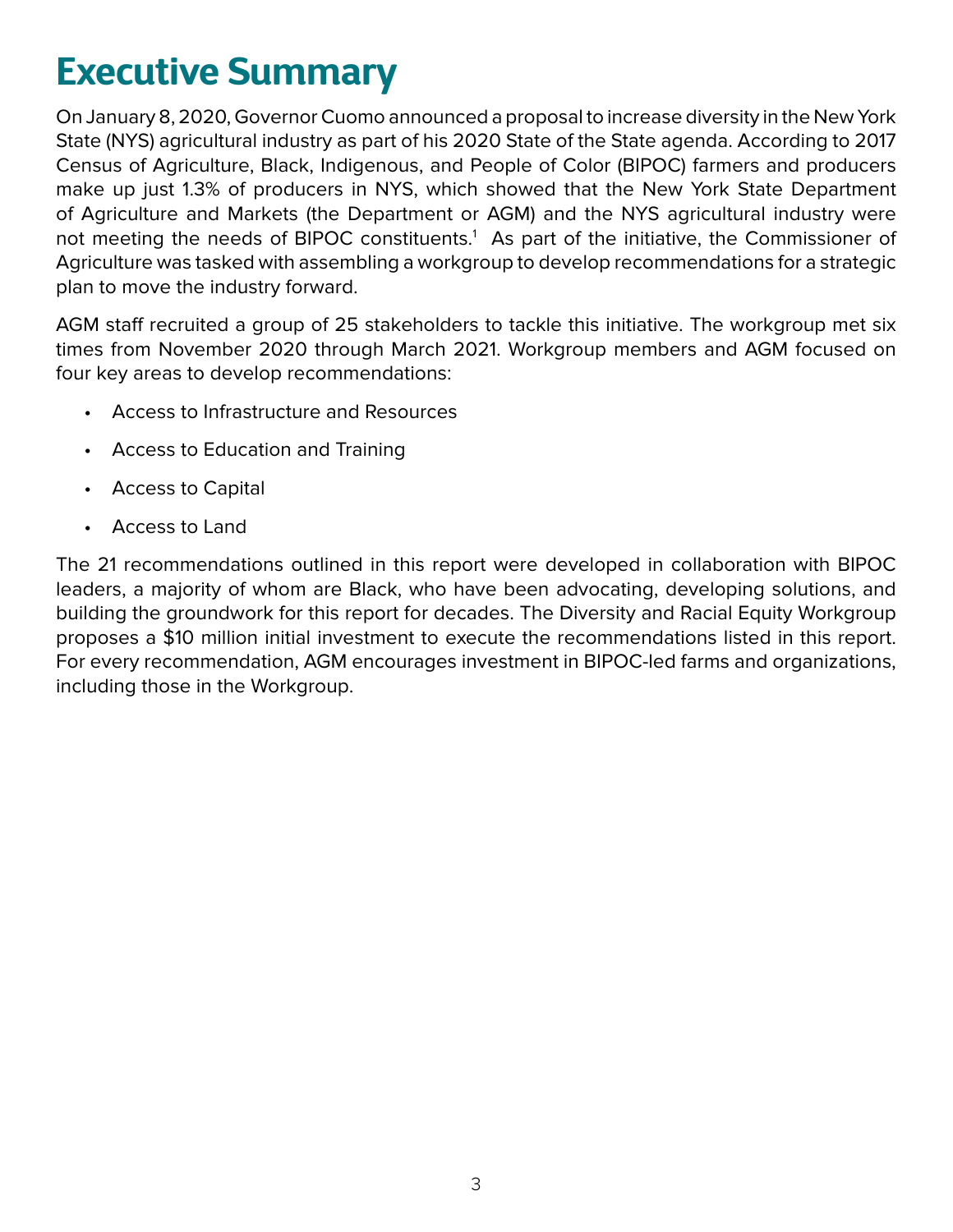# <span id="page-4-0"></span>**Recognition**

This report was developed in collaboration with a Workgroup comprised of vital New York State agricultural leaders, farmers, growers, food system thinkers, educators, trainers, institutions, and advocates. The Department sends its sincere thanks to this group for their work for New York State. The members of the Diversity and Racial Equity Workgroup are listed below:

- Allison DeHonney, MBA, Buffalo Go Green Inc./Urban Fruits & Veggies LLC
- Anu Rangarajan, Cornell Small Farms
- Benjamin Z. Houlton, Cornell University College of Agriculture and Life Sciences
- Christine Hutchinson, Northeast Farmers of Color
- David Fisher, New York Farm Bureau
- Dennis Derryck, Corbin Hill Farms/Black Farmer Fund
- Dr. Samina Raja, SUNY Buffalo
- Julian Mangano, Della Terra Farm
- Julie Suarez, Cornell University College of Agriculture and Life Sciences
- Kama Doucoure, Big Dream Farm, LLC (Community Farm)
- Karen Washington, Rise & Root Farm
- Kiani Conley-Wilson, Soul Fire Farm
- Dr. Marion Terenzio, President, State University New York College of Agriculture and Technology at Cobleskill
- Miriam Boateng, Cornell Cooperative Extension Dutchess County
- Omar Sanders, Empire State Development
- Onika Abraham, Farm School
- Qiana Mickie, Founding Principal, QJM Multiprise
- Rebekah Williams, Food for the Spirit/Massachusetts Avenue Project
- Ribka Getachew, Community Food Advocates
- Samantha Levy, American Farmland Trust
- Sawdayah Brownlee; Board President, Brooklyn-Queens Land Trust
- Sheryll Durrant, Board President Just Food; Resident Garden Manager Kelly Street Garden; Food & Agriculture Coordinator - New Roots Community Farm
- Steven Perry, Retired Assistant Principal Agriculture, NYCDOE, John Bowne High School
- Tom Cosgrove, Farm Credit East
- Wilfred Moss, Moss' Fresh Fruit and Vegetables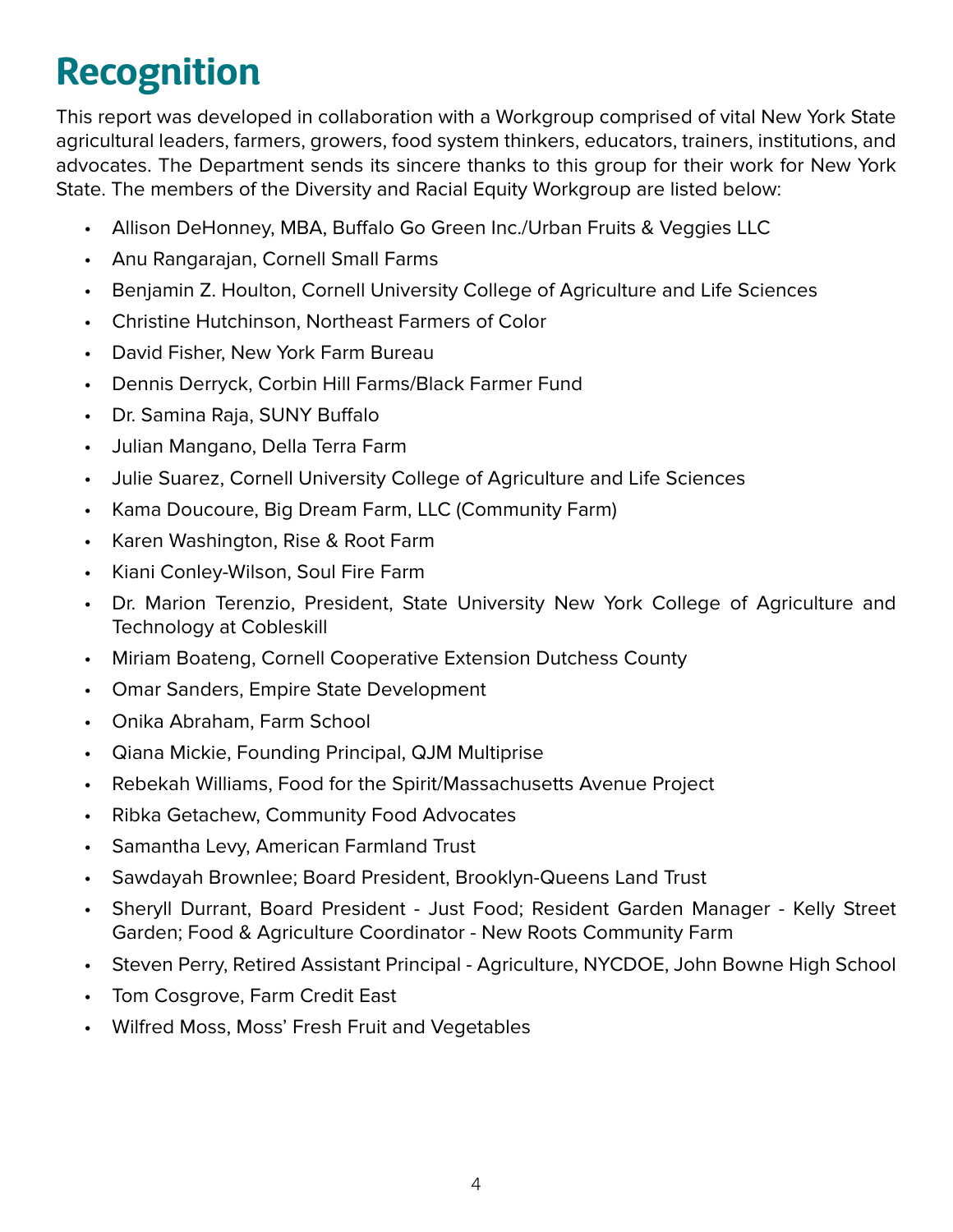# <span id="page-5-0"></span>**Terminology**

For the purposes of this report, the following terms are defined:

**BIPOC:** The acronym BIPOC stands for Black, Indigenous, and People of Color.

**Diversity:** Diversity includes all the ways in which people differ, and it encompasses all the different characteristics that make one individual or group different from another. It is all-inclusive and recognizes everyone and every group as part of the diversity that should be valued and represented. For purposes of this Workgroup some of the main diversity characteristics that were considered were race, occupation (i.e. urban farmer, rural farmer, BIPOC food system thinker/advocate), and New York State region (i.e. New York City, Western New York, the North Country).

**Racial Equity:** Equity is the quarantee of fair treatment, access, opportunity, and advancement for all individuals, while at the same time striving to identify and eliminate barriers that have prevented the full participation of BIPOC individuals. The principle of equity acknowledges that there are historically underserved and underrepresented racial groups and that fairness regarding these unbalanced conditions is needed to assist equality in providing effective opportunities to all groups. The Diversity and Racial Equity Workgroup prioritized and centered BIPOC voices to ensure historically underserved groups had the most opportunity to share ideas and provide recommendations.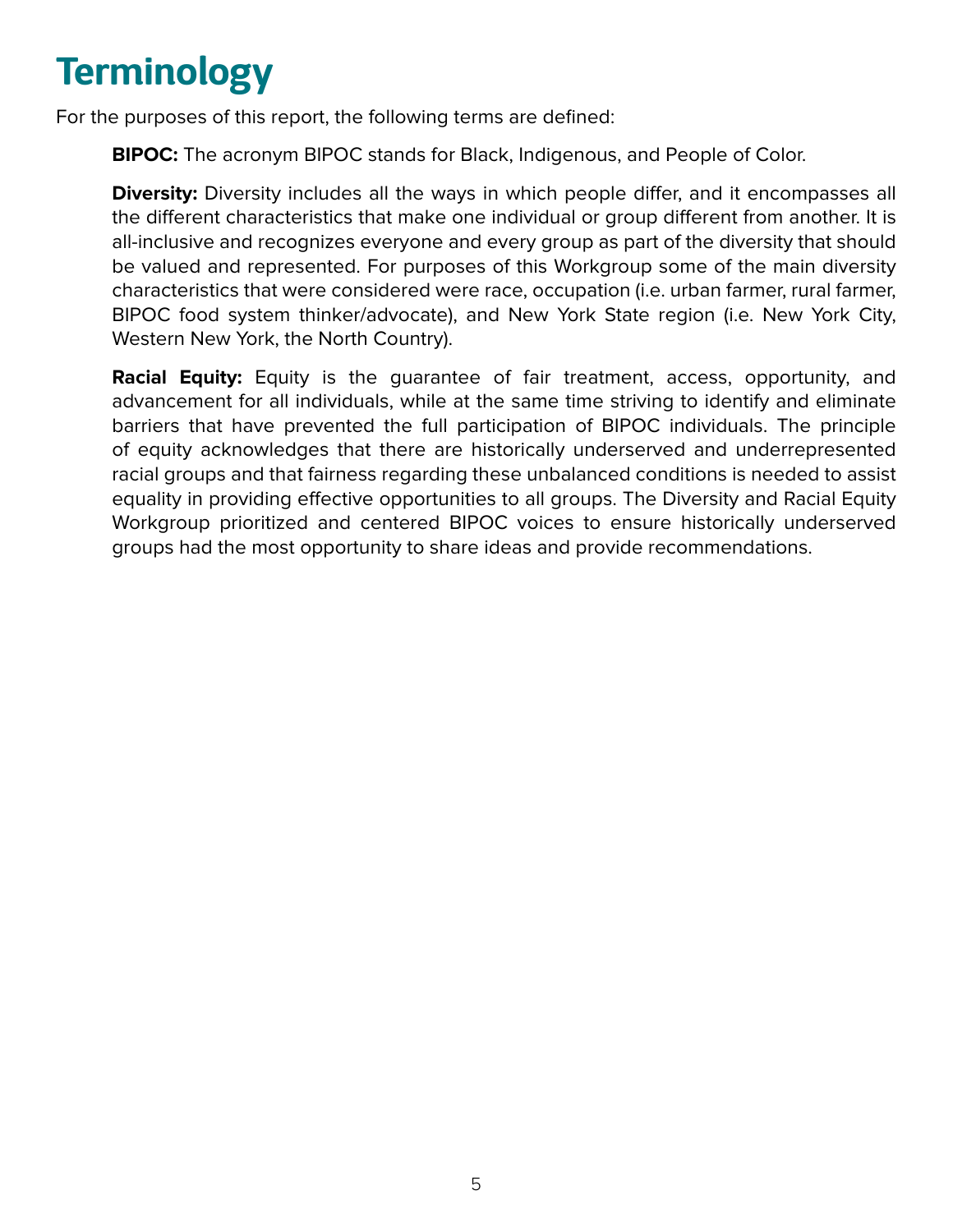# <span id="page-6-0"></span>**Background**

### **A History of Agriculture and Discrimination in Government**

The United States Department of Agriculture's (USDA's) policies and practices, especially in the South, were both predatory and discriminatory as found by the US Commission on Civil Rights in 1965. The Commission additionally found over 50 years of instances of discrimination against Black farmers and other BIPOC farmers across the nation.

The Commission on Civil Rights repeatedly found that Black farmers faced discrimination when seeking farm loans and assistance. In 1990, the House Committee on Government Operations report found rampant discrimination in USDA loan programs.<sup>2</sup> Systemic discrimination was so well documented that the USDA has paid billions of dollars in class action suits to BIPOC farmers. The cases included Pigford 1 and Pigford  $2<sup>3</sup>$  for Black farmers and ranchers; Keepseagle<sup>4</sup> for Native American and Indigenous farmers and ranchers; and  $Garcia<sup>5</sup>$  for Latino and Women farmers and ranchers.

Despite these payouts, the damage to BIPOC farmers and their enterprises remains staggering and BIPOC farmers have lost 90% of their land over the past century. Most recently, the Biden administration passed the American Rescue Plan, which will include \$5 billion to provide debtrelief and additional assistance to BIPOC farmers.

Although the federal government has taken some necessary steps, New York State understands that there must be further concerted effort to make change. BIPOC farmers from New York State have experienced both explicit and implicit forms of discrimination and racism, many of which were bravely shared during Workgroup meetings.

As an agricultural government agency, the Department recognizes several key facts, including the following:

- AGM acknowledges that there is a cumulative effect of being discriminated against that exacerbates over time.
- AGM acknowledges the history of government mistrust with BIPOC groups, which is well documented and valid.
- AGM accepts the responsibility of rebuilding and establishing trust as a government agency with the BIPOC community.
- AGM is positioned to call for and lead progress in racial equity alongside the BIPOC agricultural community.
- AGM leadership is committed to training for all agency staff to serve BIPOC groups with cultural competency.
- AGM is an essential advocate for BIPOC agricultural organizations to interface with historically white-led agricultural organizations that have not adequately served them.
- AGM has more to learn in this space and is dedicated to equitably supporting BIPOC groups in the agricultural industry.
- AGM acknowledges that progress doesn't happen when things are comfortable: disruption, acknowledgement of current systems, openness, and a genuine willingness to listen and act are essential for change to occur.  $66$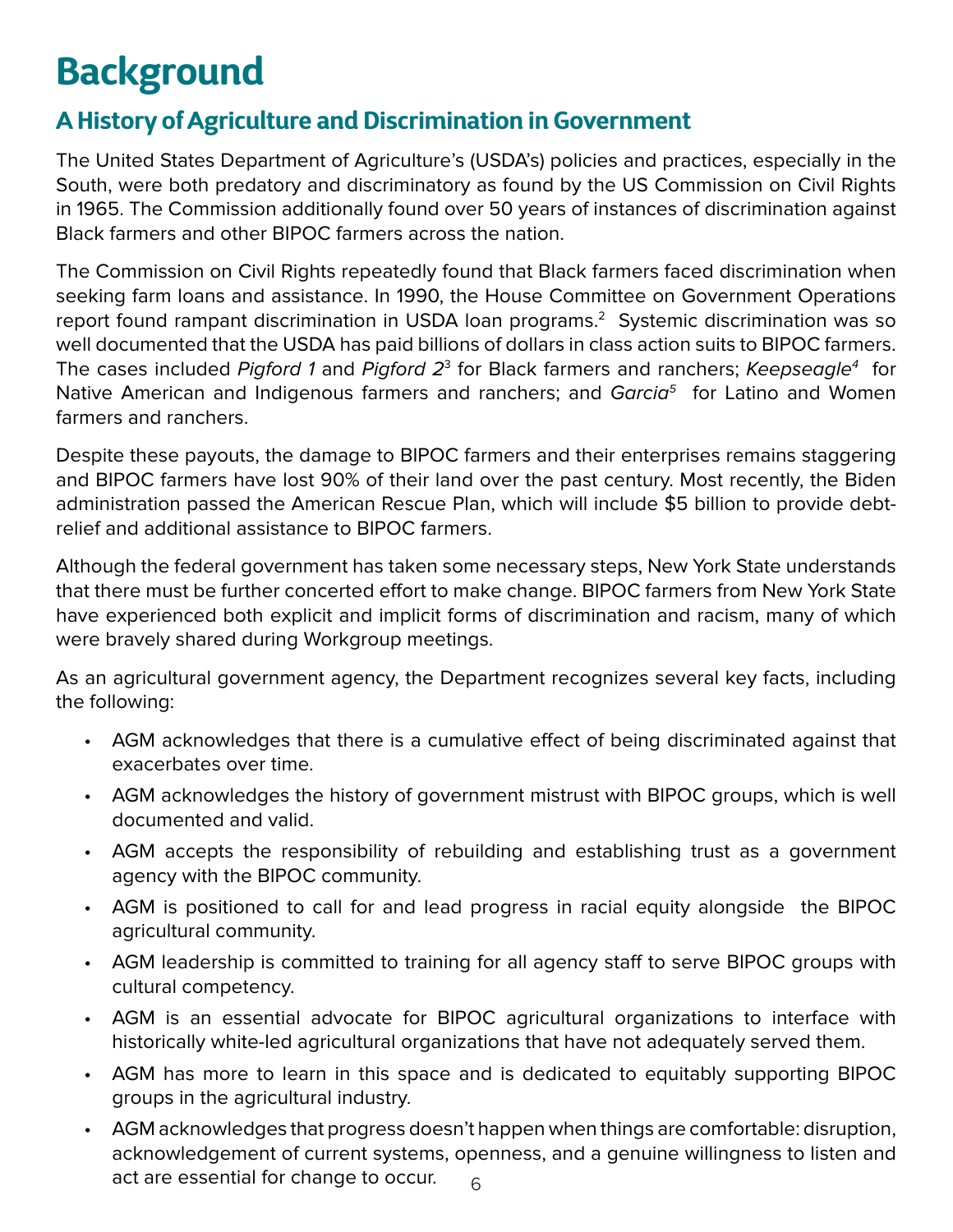### **New York State's Agricultural Demographics**

In 2019, the Department reviewed the 2017 USDA National Agricultural Statistics Service (NASS) Census of Agriculture data and found alarming numbers.

BIPOC producers face numerous challenges to farm viability and land ownership. The number of farms with Black or African American producers is at an extreme low in New York State with only 0.5% of farms in the state being operated or owned by Black or African American producers.<sup>6</sup> Furthermore, BIPOC producers in total can be found on only 1.94% of farms in NYS.

According to the data, in New York State, there are 649 farms with BIPOC producers compared to 33,281 farms with white producers. Over one-third of Black or African American producers in New York State are farming only one to nine acres of land, compared to white farmers where the majority are farming 50 to 179 acres of land. About 25% of BIPOC farmers in the state are earning less than \$1,000 of on-farm income. There are 8,964 farms with white producers generating over \$50,000 in farm income, while only 103 farms with BIPOC farmers are generating that amount. The Census of Agriculture also found that there are



2,859 farms farming 500 or more acres of land in New York State. Out of that group, only 22 of those farms have BIPOC producers. The amount of Black or African American farms with more than 500 acres of land has reduced in half from four to two farms from the 2012 Census of Agriculture to the 2017 Census of Agriculture.



While these numbers are staggering, the reduction in BIPOC farmland ownership is a nationwide problem. Nationally, there has been a steep decline in the number of Black farmers over the last 100 years. Black farmers make up 1.3% of farmers and own only 0.52% of America's farmland. Documented discrimination from the federal government, mainly USDA and USDA's Farm Service Agency (FSA) has led to a lack of resources, loss of land, and an overall decrease of BIPOC farmers in the United States.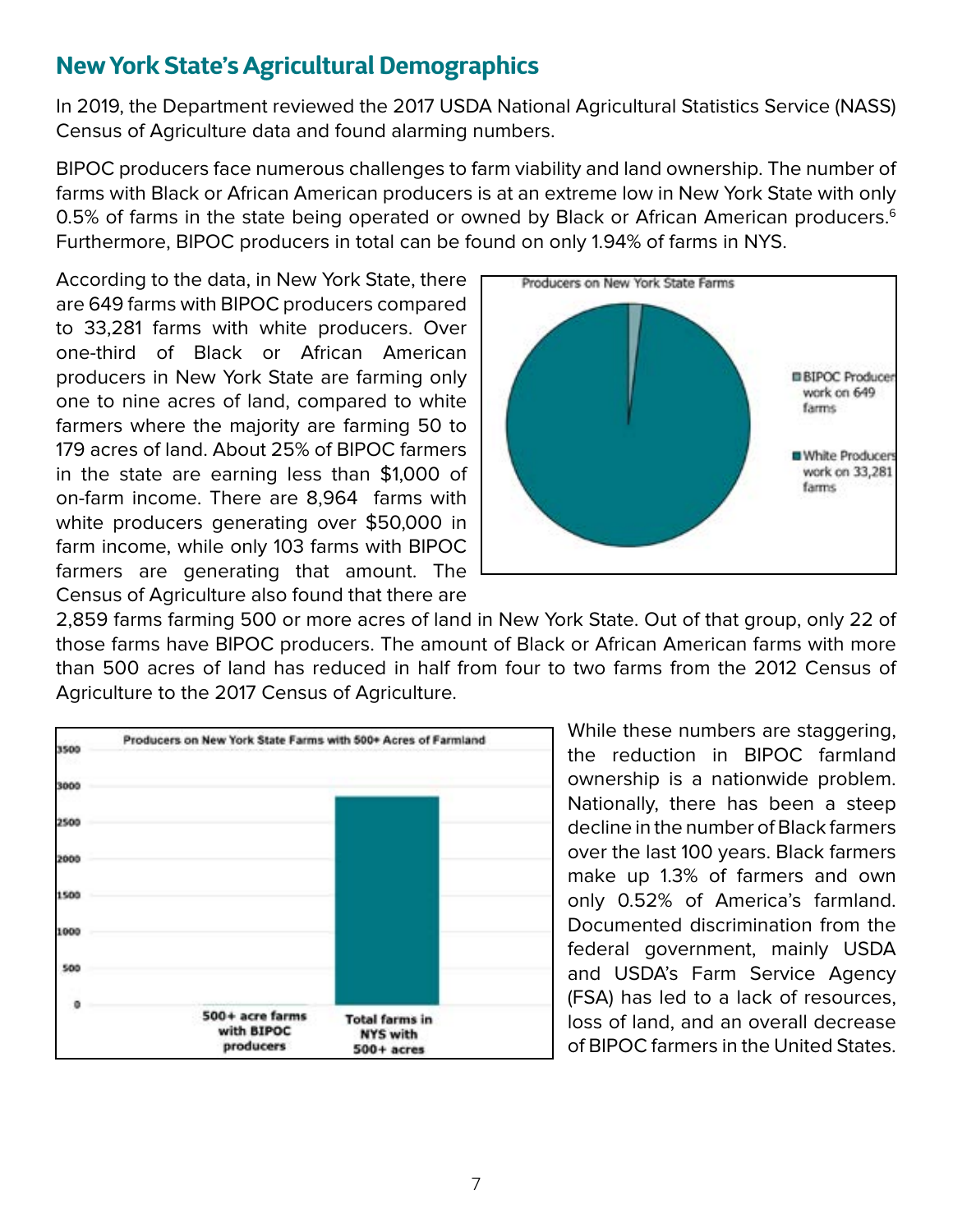### **Understanding the Problems Directly from New York's BIPOC Farmers**

Department staff has engaged with numerous BIPOC food system leaders throughout the years. These initiatives have focused on improving access to local food, supporting community gardens, connecting BIPOC farmers to markets, and developing BIPOC-owned food enterprises. For example, since 2017, the Vital Brooklyn Initiative has collaborated with Brooklyn-based BIPOC community leaders to inform food programming and advocate for local food system investment that upholds equity. Another recent initiative to engage with BIPOC food systems leaders resulted in the reshaping of several AGM grant programs to better target historically under-resourced communities.

These actions were steps forward, yet there was still a need for more transformative change. In August 2019, Karen Washington approached State Agriculture Commissioner Richard Ball with a question: what was New York State doing to address the scarce numbers of Black and BIPOC farmers in New York State? Commissioner Ball recognized the urgent need to do more for farmers of color and met with his leadership team and statewide partners to discuss the issue further. He then directed Department staff to collaborate with Ms. Washington to organize a listening session for Black farmers, hosted at Rise and Root Farm in Orange County, New York.

Following that initial meeting, the need to hear from more BIPOC farmers was clear. The Department, in collaboration with members from the first listening session and other BIPOC stakeholders, organized two additional listening sessions in December 2019 and August 2020. Staff also actively engaged with organizations and leaders that had been advocating for racial equity within New York State agriculture and the food system over many decades.

| <b>Date</b>                                             | Location                                                         | <b>Number of</b><br><b>Stakeholders</b> | <b>NYS Economic Regions</b>                                                           |
|---------------------------------------------------------|------------------------------------------------------------------|-----------------------------------------|---------------------------------------------------------------------------------------|
| October 6, 2019<br>10am-12pm                            | Rise & Root Farm,<br>Orange County, NY                           |                                         | Hudson Valley, New York<br>City, Southern Tier                                        |
| <b>December 14, 2019</b><br>4pm-6pm                     | Department of<br>Agriculture and<br><b>Markets</b><br>Albany, NY | 25                                      | Capital Region, New York<br>City, Hudson Valley,<br>Western New York, Finger<br>Lakes |
| Virtual via ZOOM<br><b>August 26, 2020</b><br>10am-12pm |                                                                  | 11                                      | Western New York, Finger<br>Lakes, Southern Tier                                      |

During these listening sessions and in many subsequent follow up conversations, the Department heard of the institutional barriers and challenges that BIPOC farmers face when trying to succeed in New York State: white-led farming advocacy organizations, the established and longstanding partners of the Department, are neither meeting the needs of BIPOC constituents nor serving this constituency in a satisfactory manner. These concerns are exacerbated when combined with a historical mistrust of government and systemic racism throughout the history of the United States. It became clear to the Department that an authentic examination of who has access and representation in New York's agricultural industry needed to take place.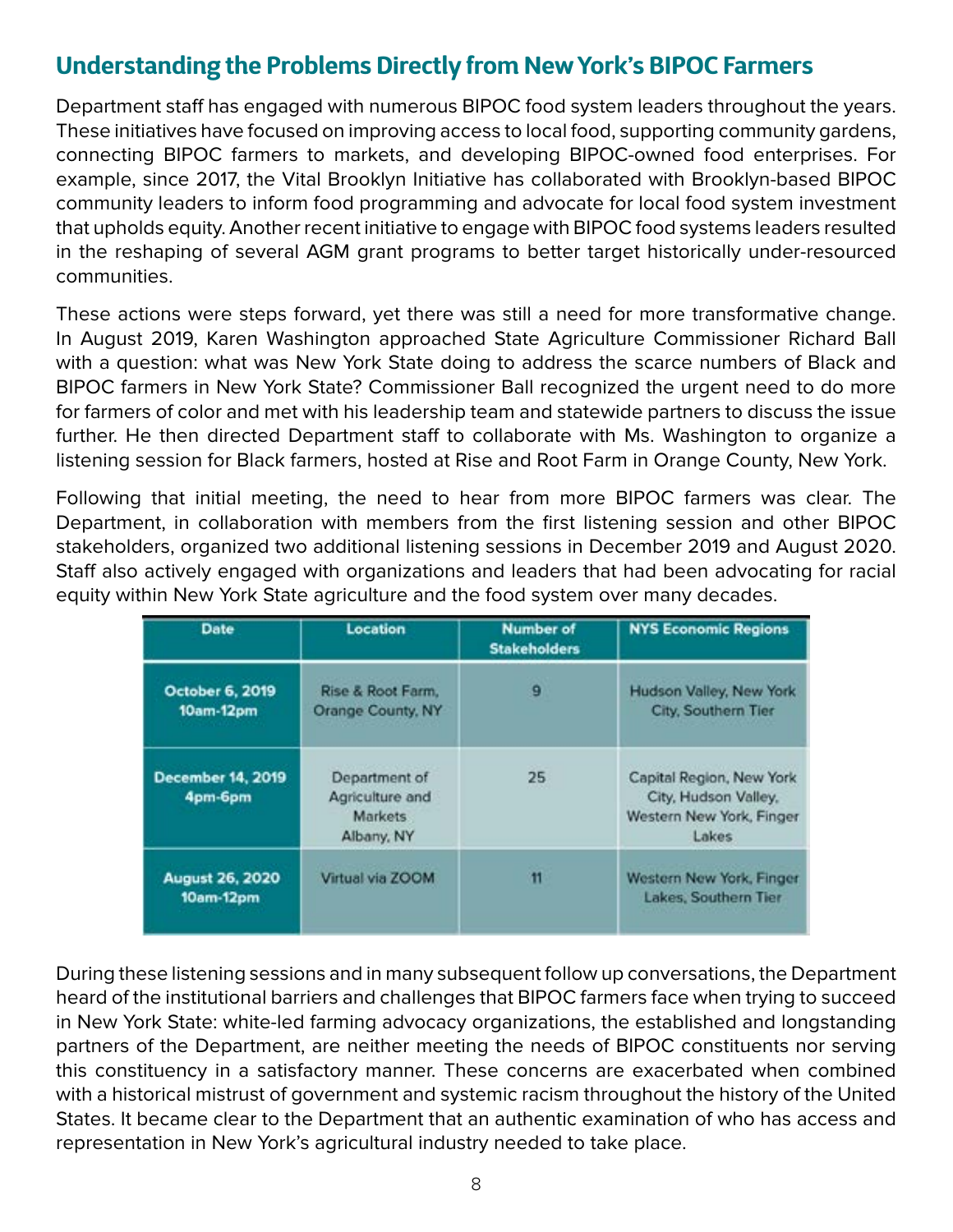

### **2020 State of the State**

As part of the 2020 State of the State agenda, a proposal was announced to increase diversity in New York State's agricultural industry. The Department was tasked with convening stakeholders to collaborate on creative solutions.

Building upon the 2019 listening sessions and various conversations held at both the state and national level, AGM convened the Diversity and Racial Equity Workgroup to focus both on diversity, to ensure BIPOC representation, and on racial equity, to ensure marginalized voices are prioritized. Furthermore, AGM brought its longstanding agricultural organization partners to the Workgroup in a listening capacity. AGM's institutional partners needed to hear firsthand the experiences of BIPOC farmers from the farmers themselves.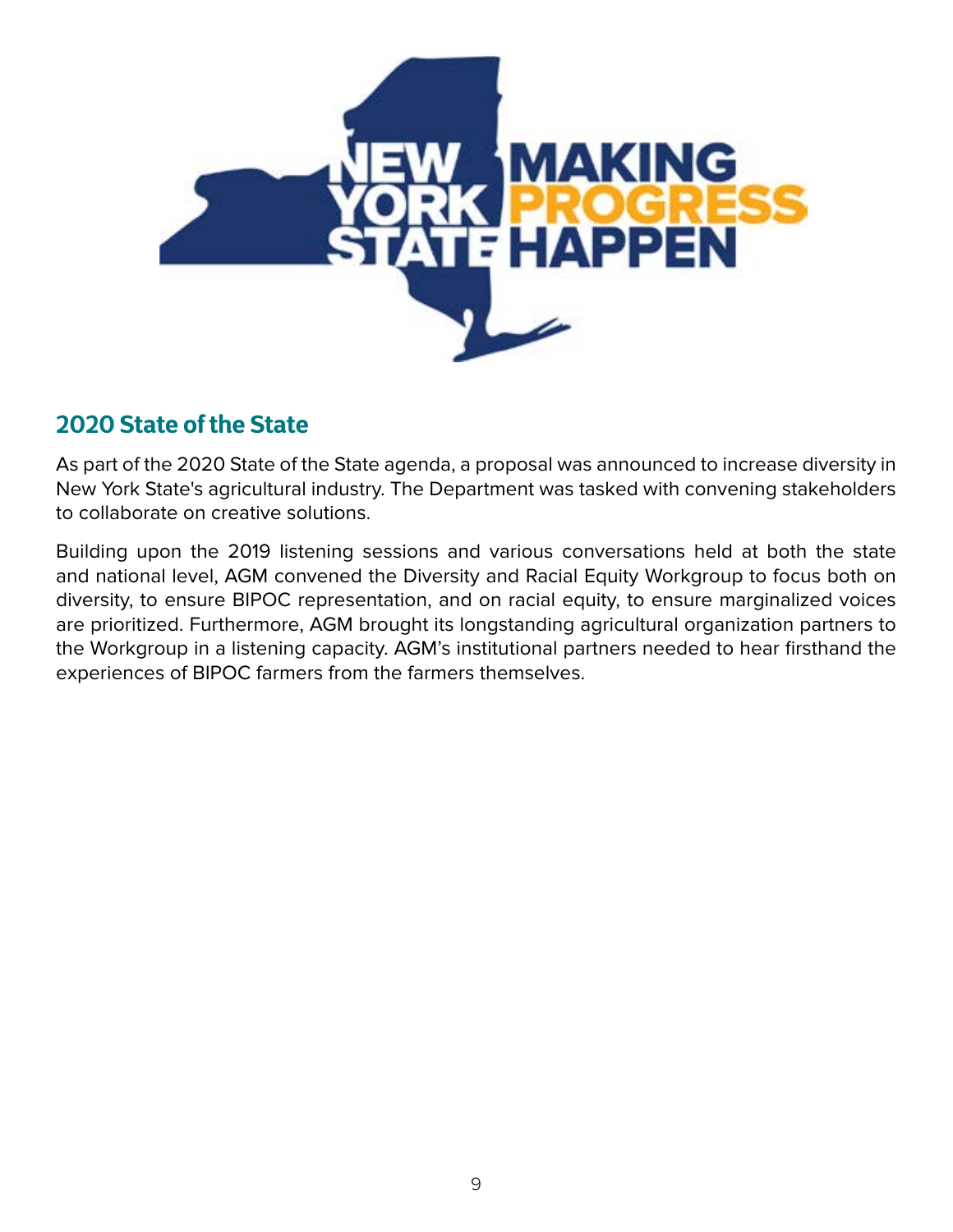# <span id="page-10-0"></span>**The Workgroup**

Department staff began recruiting Workgroup members in January 2020. By February 2020, the recruitment process was wrapping up. However, in March 2020, the COVID-19 pandemic required that the Department pivot and focus on emergency response as it related to the food system. In June 2020, the Department re-engaged stakeholders and reconnected with various members from listening sessions.

In October 2020, the following Workgroup members confirmed their participation and willingness to dedicate their time and energy to contribute to the recommendations outlined in this report:

- Allison DeHonney, MBA, Buffalo Go Green Inc./Urban Fruits & Veggies LLC
- Anu Rangarajan, Cornell Small Farms
- Benjamin Z. Houlton, Cornell University College of Agriculture and Life Sciences
- Christine Hutchinson, Northeast Farmers of Color
- David Fisher, New York Farm Bureau
- Dennis Derryck, Corbin Hill Farms/Black Farmer Fund
- Dr. Samina Raja, SUNY Buffalo
- Julian Mangano, Della Terra Farm
- Julie Suarez, Cornell University College of Agriculture and Life Sciences
- Kama Doucoure, Big Dream Farm, LLC (Community Farm)
- Karen Washington, Rise & Root Farm
- Kiani Conley-Wilson, Soul Fire Farm
- Dr. Marion Terenzio, President, State University New York College of Agriculture and Technology at Cobleskill
- Miriam Boateng, Cornell Cooperative Extension Dutchess County
- Omar Sanders, Empire State Development
- Onika Abraham, Farm School
- Qiana Mickie, Founding Principal, QJM Multiprise
- Rebekah Williams, Food for the Spirit/Massachusetts Avenue Project
- Ribka Getachew, Community Food Advocates
- Samantha Levy, American Farmland Trust
- Sawdayah Brownlee; Board President, Brooklyn-Queens Land Trust
- Sheryll Durrant, Board President Just Food; Resident Garden Manager Kelly Street Garden; Food & Agriculture Coordinator - New Roots Community Farm
- Steven Perry, Retired Assistant Principal Agriculture, NYCDOE, John Bowne High School
- Tom Cosgrove, Farm Credit East
- Wilfred Moss, Moss' Fresh Fruit and Vegetables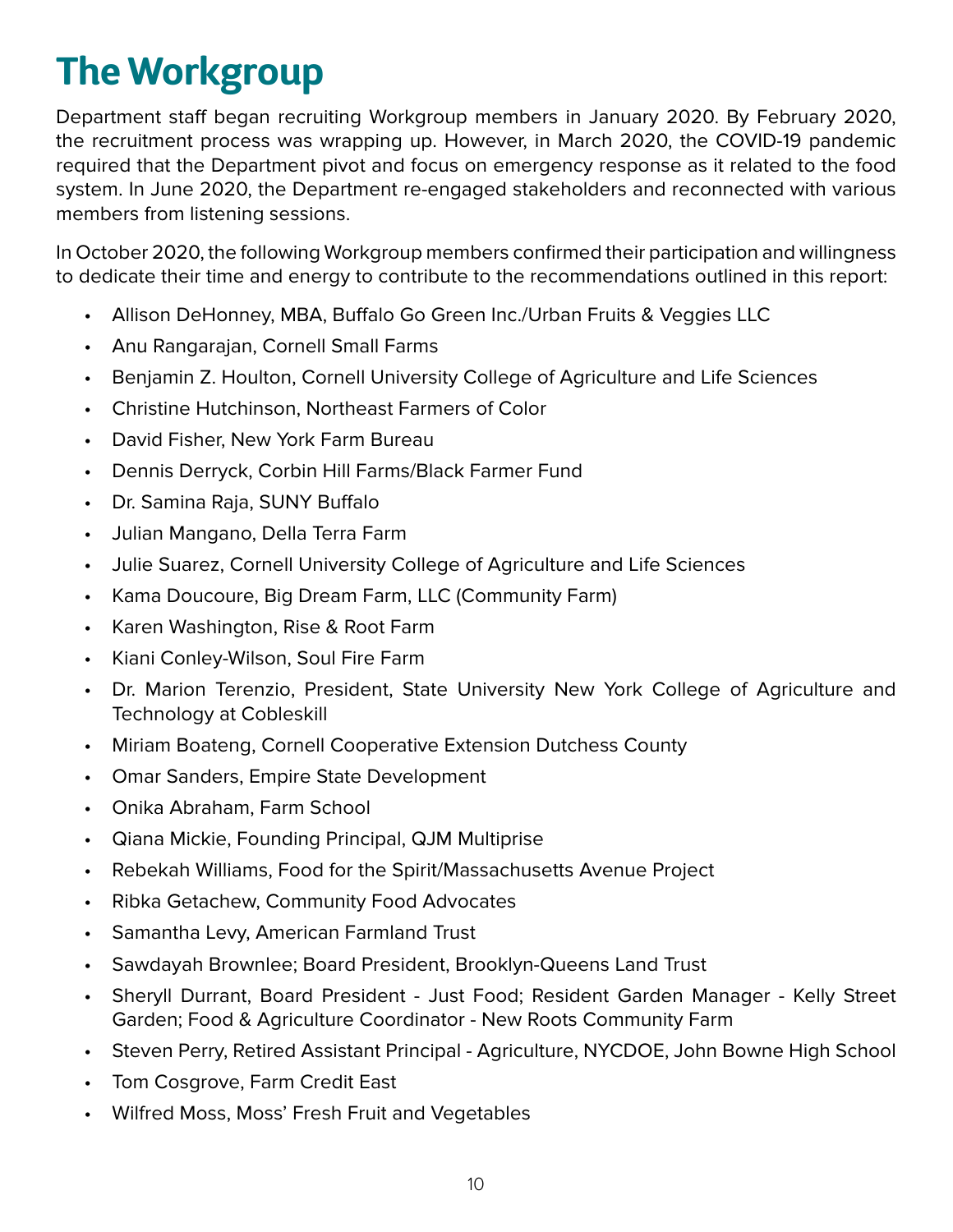### **Structure and Process**

Following the confirmation of workgroup members, AGM sought an outside facilitator who could remain objective and encourage respect and understanding among the Workgroup and staff as discussions were held on intense subjects like race, discrimination, and privilege. The Department hired Rae Gomes, Executive Director of the Brownsville Community Culinary Center, community organizer, and importantly, a black woman with experience in racial justice and racial equity training.

Ms. Gomes and AGM staff used listening session notes and BIPOC engagement to develop a six-meeting process that would capture the recommendations needed to most impact BIPOC groups. Key themes included BIPOC groups needing targeted and strategic support in order to:

- Access Infrastructure and Resources
- Access Education and Training
- Access Capital
- Access Land

Workgroup meetings were held November 17, 2020 through March 29, 2021.

Group agreements were also important to ensure understanding and respect amongst workgroup members. For this process, Workgroup

| <b>Date</b>              | <b>Time</b> | <b>Topic</b>                               |
|--------------------------|-------------|--------------------------------------------|
| November 17.<br>2020     | 10am-2pm    | Introductions, grounding, early discussion |
| December 16,<br>2020     | 10am-2pm    | <b>Access to Arrangement and Resources</b> |
| <b>January 13, 2021</b>  | $10am-2pm$  | <b>Access to Education and Training</b>    |
| <b>February 16, 2021</b> | $10am-2pm$  | <b>Access to Capital</b>                   |
| March 9, 2021            | 10am-2pm    | <b>Access to Land</b>                      |
| March 29, 2021           | 11am-1pm    | <b>Review of Recommendations</b>           |

members agreed to work under the following guidelines for discussion:

- **• Marginalized identities prioritized:** The most important agreement is that the workgroup prioritizes BIPOC voices, concerns, and recommendations. White and institutional partners take a back seat to listen and learn.
- **• One mic:** One person speaks at a time.
- **• Make space, take space:** If one person regularly shares in the meeting they are encouraged to "make space" for other group members to share. If one person does not share often, they are encouraged to share more.
- **Be aware of time:** Be considerate of the agenda.
- **Intent vs. impact:** Understand that intent and impact are not the same; with everyone's differing views, someone's intent may not impact the group how they wished. Remain open to both understanding and receiving that feedback.
- **Embrace curiosity:** Be open and challenge your own thoughts by remaining curious.
- **Respect confidentiality:** To create a safe space, Workgroup members must protect each other by not sharing personal Workgroup member perspectives without asking. Workgroup members may also retract statements from the notes if they wish.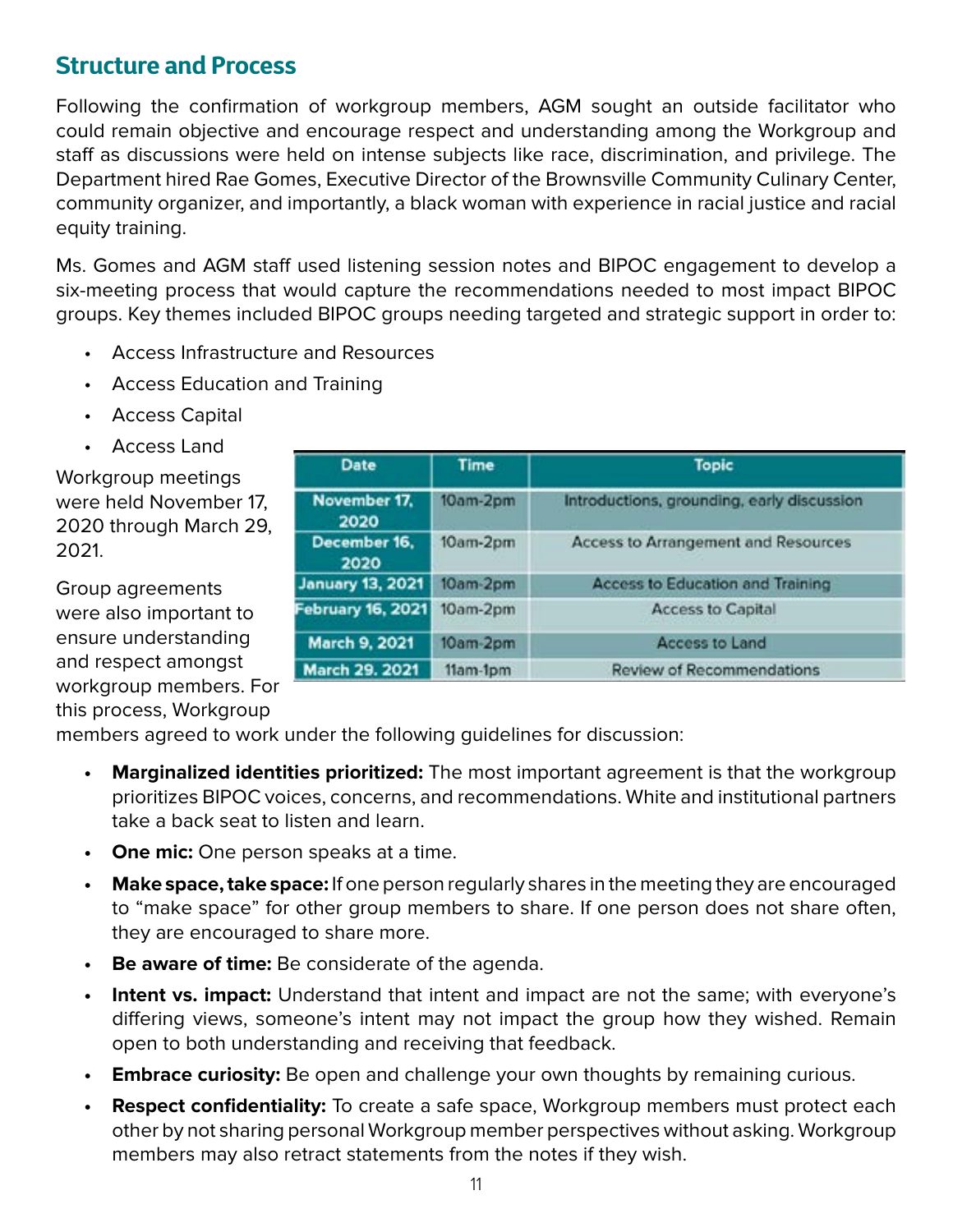## <span id="page-12-0"></span>**Recommendations**

As a result of its discussions, the Diversity and Racial Equity Workgroup proposes 21 recommendations that will help bring inclusivity to agriculture by providing greater access to infrastructure, education, land, and capital. The workgroup proposes a \$10 million initial investment to support and execute these recommendations.

The recommendations come from BIPOC leaders, and recommendations should be led by and implemented in partnership with BIPOC leaders. BIPOC leaders need to be valued, uplifted, and prioritized throughout this recommendation plan. For every recommendation, AGM encourages investment in BIPOC-led farms and organizations, including those who participated in the Workgroup.

The recommendations are categorized into the following four issue areas:

- 1. Access to Infrastructure and Resources
- 2. Access to Education and Training
- 3. Access to Capital
- 4. Access to Land

Many of these recommendations work in tandem with each other. For example, access to land cannot be completely discussed without capital.

In addition, a fifth area was added to address additional actions the Department can implement alongside those referenced above.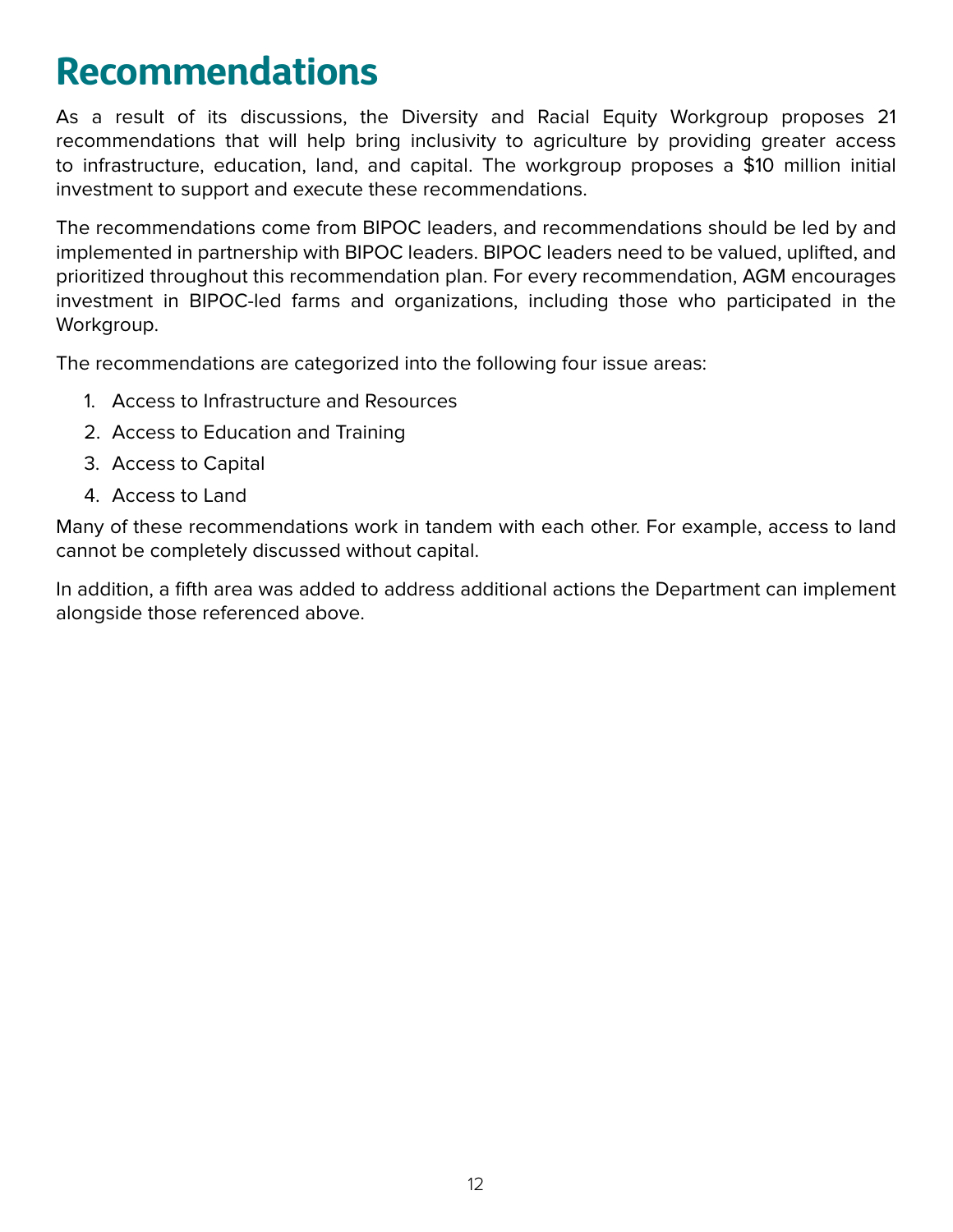

#### **Access to Infrastructure and Resources**

Workgroup members expressed numerous concerns within the Access to Infrastructure and Resources issue area. First, even if BIPOC producers can access land, which was frequently described as a cumbersome and discriminatory process, and then bear the often-cited egregious procedure of purchasing the land, they often have little funds left available for acquiring infrastructure. Urban gardeners that are not considered farmers have little to no access to federal infrastructure and resources designated for farmers. BIPOC workgroup members indicated not being able to participate and experiment in innovative and technological agricultural approaches due to the lack of resources. Many workgroup members indicated that BIPOC farms and enterprises need targeted support to scale up operations and include value-added production.

**Recommendation 1:** Provide funding to support innovative, technological, and regenerative agriculture practices, as well as funding for infrastructure to support scale-up and valueadded production.

**Recommendation 2:** Continue partnership with Empire State Development (ESD) to identify funds available for infrastructure and improving operations.

**Recommendation 3:** Encourage value chain coordination between urban and rural BIPOC growers that allows for infrastructure and resource sharing.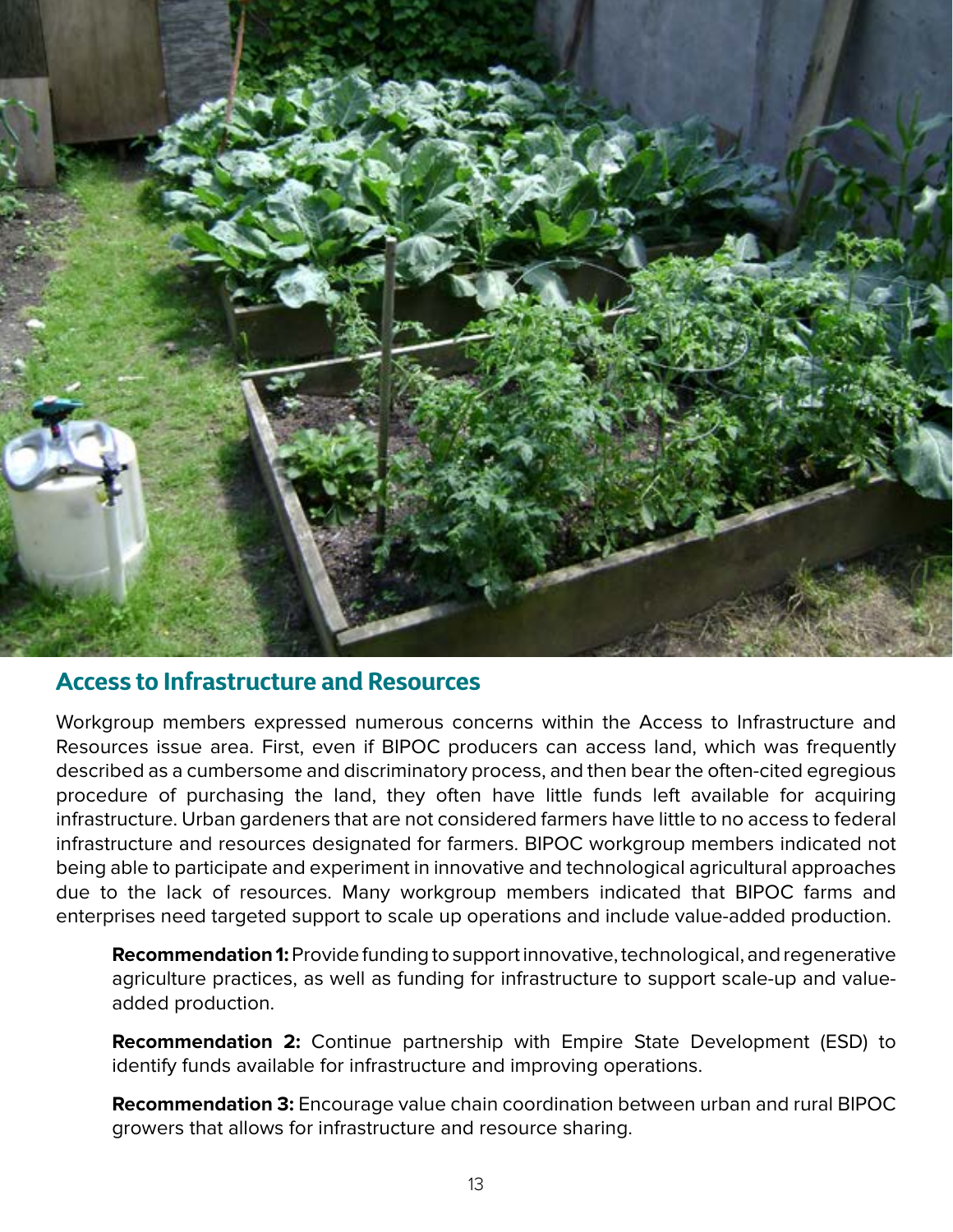### **Access to Education and Training**

The Access to Education and Training meeting led to deep discussions on how AGM and agricultural institutions and organizations can ensure a viable agriculture workforce in New York State. More importantly, the discussion included how BIPOC experiences need to be captured in training programs, educational environments, and institutional settings. Workgroup members emphasized that there is little to no BIPOC staff and faculty at New York State colleges and universities in the agriculture field. Standard agriculture curriculum is also not informed by BIPOC experiences. Most BIPOC students and trainees cannot afford unpaid training and internships. For the BIPOC students and trainees that can access training programs, there is little opportunity for them to enter viable farming careers.

**Recommendation 4:** Create a BIPOC agricultural training program, where funds are used to create paid internships, training opportunities, apprenticeships, and beyond. Capacity funds will also be made available to BIPOC-led farms and organizations that train and hire interns and graduates, and host apprentices. Develop networks for NYS employment opportunities in agriculture.

**Recommendation 5:** Work with university agricultural departments to hire more BIPOC faculty and educators in agriculture and encourage establishing a racial equity framework in hiring. Ensure BIPOC farmers are getting paid speaking and teaching opportunities.

**Recommendation 6:** Review agricultural education (FFA, AITC, Cornell, SUNY) curriculum to ensure that there is BIPOC representation and a racial equity framework embedded, including language access. Partner with agricultural Historically Black Colleges and Universities, Minority Serving Institutions, Minorities in Agriculture, Natural Resources, and Related Sciences (MANRRS) programs, and other BIPOC-led farms and educational organizations.

**Recommendation 7:** Encourage pathways to recruit more BIPOC students in agriculture and support summer programs for early childhood and school age students.

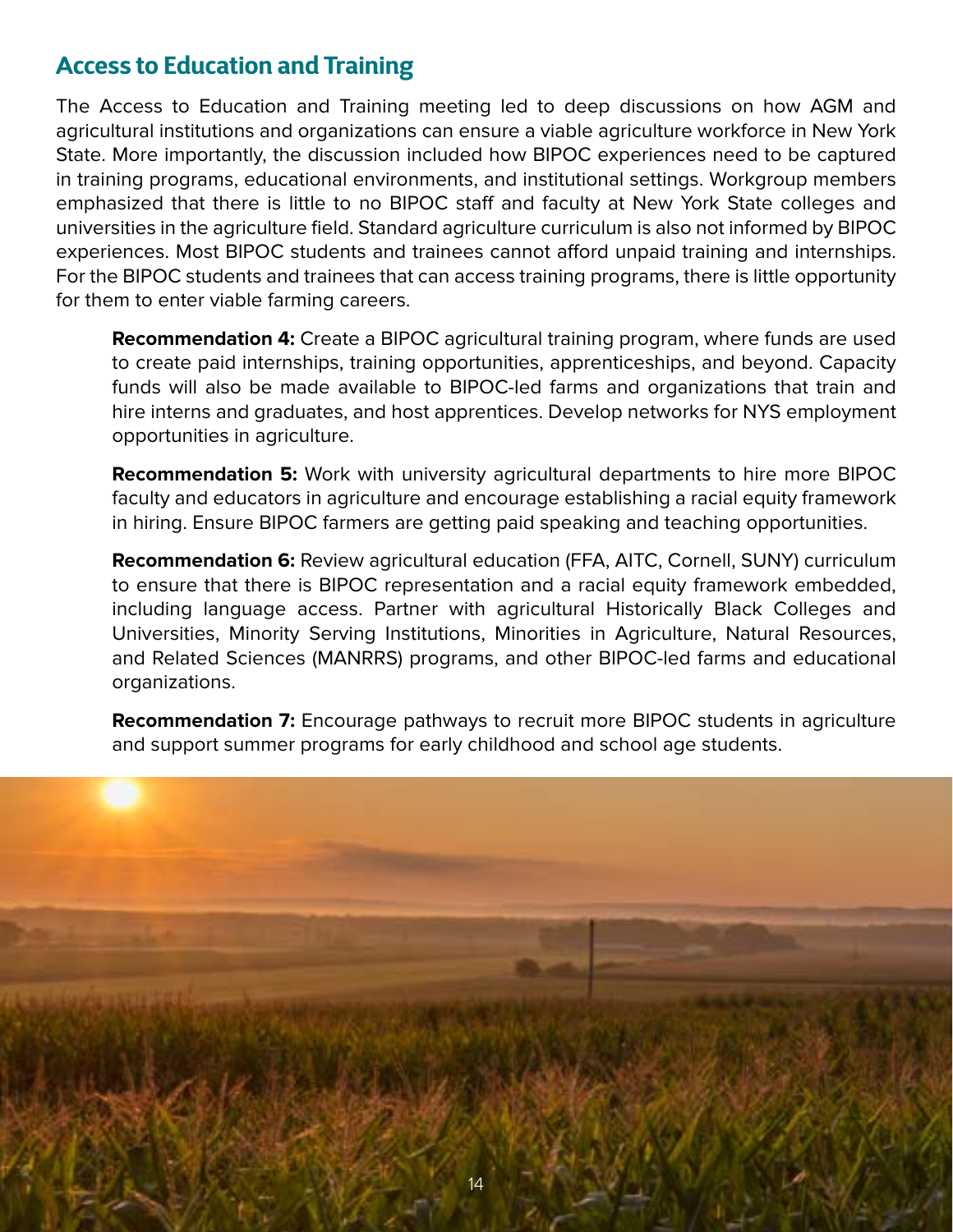### **Access to Capital**

The Access to Capital Workgroup session proved to be one of the most vital out of the six-meeting series. While many small farmers struggle with accessing capital, BIPOC farmers face a higher level of challenges due to historic discrimination. Workgroup members emphasized issues with loans due to ongoing discrimination from both government and non-government lenders. BIPOC farmers and food leaders are also cut out from certain grants and funding opportunities due to match requirements and not having access to base capital to qualify for loans. Grant funds can be restrictive, and many don't cover operational costs, which are essential for BIPOC farms and organizations. Many workgroup members also expressed having little to no access to sell to institutions like schools, hospitals, etc.

**Recommendation 8:** Develop partnerships and structured conversations with lenders, including commercial banks and Farm Credit, and BIPOC producers to discuss outreach and lending practices to better serve BIPOC farmers.

**Recommendation 9:** Provide funding for grant programming that covers operational costs.

**Recommendation 10:** Partner with ESD to host technical assistance workshops in MWBE certification and additional workshops on Grants Gateway.

**Recommendation 11:** Broaden New York State's work in the procurement space to ensure BIPOC farmers can sell to institutions like schools, hospitals, etc. through value chain coordination.

**Recommendation 12:** Ensure BIPOC and marginalized voices are included in the [New](https://www.billtrack50.com/BillDetail/1233297)  [York Food Supply working group](https://www.billtrack50.com/BillDetail/1233297) (Chapter 24 of the laws of 2021).

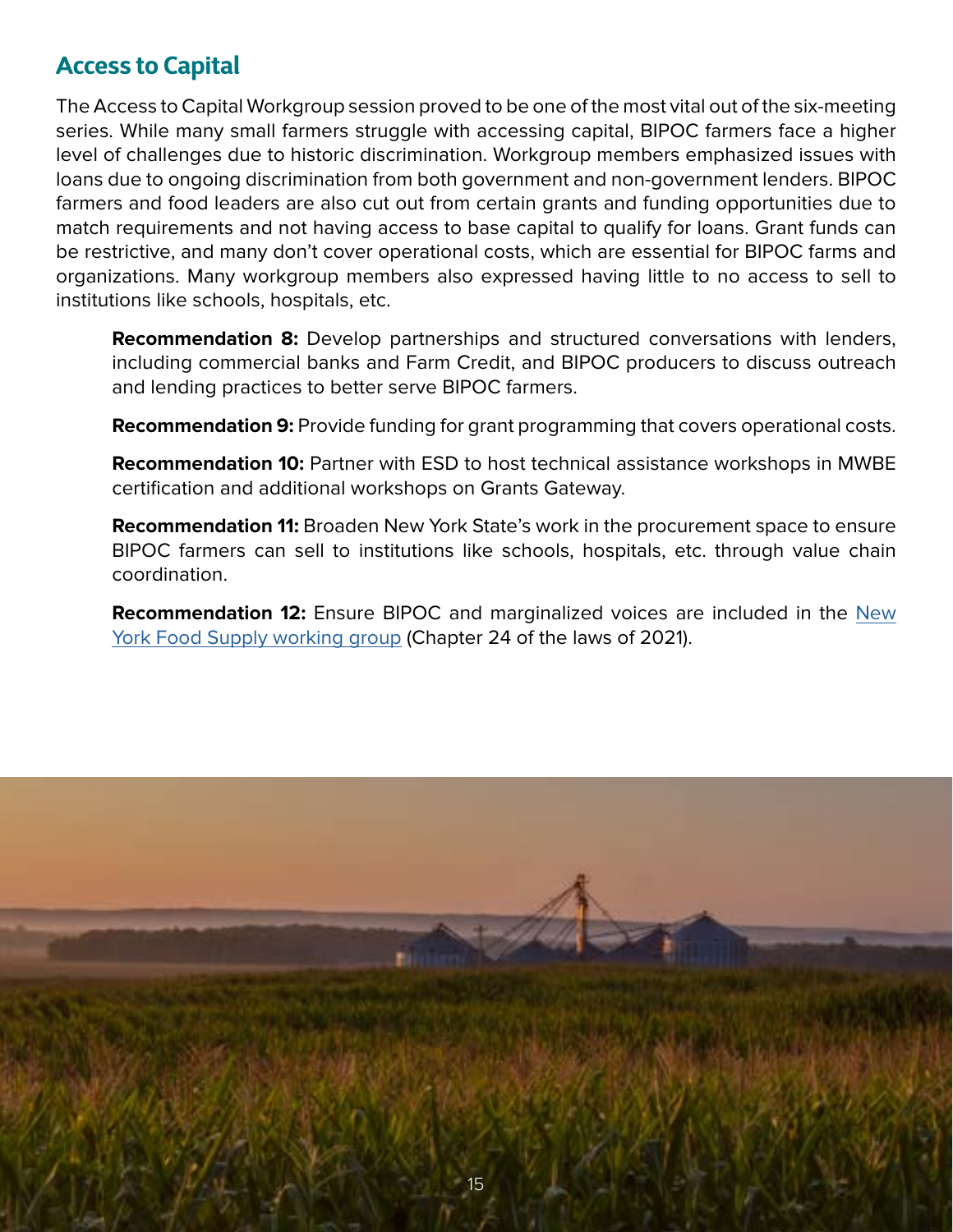### **Access to Land**

Accessing land is one of the biggest hurdles BIPOC farmers in the Workgroup are continuously experiencing. Due to historical and ongoing discrimination, BIPOC farmers have experienced tremendous amounts of land loss; therefore, BIPOC farmers are less likely to inherit land and have little to no access to land ownership. BIPOC Workgroup members have cited not being able to purchase land in New York State even when they have the capital due to explicit discrimination. Members have cited that landowners are willing to take their appointments or calls but may not show up when it is time to speak to a BIPOC buyer.

**Recommendation 13:** Encourage ESD to work with more BIPOC-led organizations to administer the [Regional Revolving Loan Trust Fund](https://esd.ny.gov/regional-revolving-loan-trust-fund-program) to better serve BIPOC producers and business owners.

**Recommendation 14:** Encourage the development of and support existing urban land trusts to protect land that can be used to produce food in historically under-resourced communities. Engage community land trust stakeholders and revisit eligibility for the Land Trust grant program to ensure that urban land trusts can qualify.

**Recommendation 15:** Collaborate with other state agencies and legal partners to ensure the [New York State Anti-Discrimination Law](https://www.grar.org/wp-content/uploads/2017/07/RR2FairHousingOverview.pdf) is being upheld across New York, particularly the sale of farmland. Explore partnerships for legal support of Community Land Trusts and BIPOC producers.

**Recommendation 16:** Provide funding to support the direct purchase of land.

**Recommendation 17:** Develop an Access to Land Toolkit that includes guidance on purchasing and protecting land.

Funding to support innovative, technological, and regenerative agricultural approaches also applies here and is included in the Access to Infrastructure and Resources recommendations.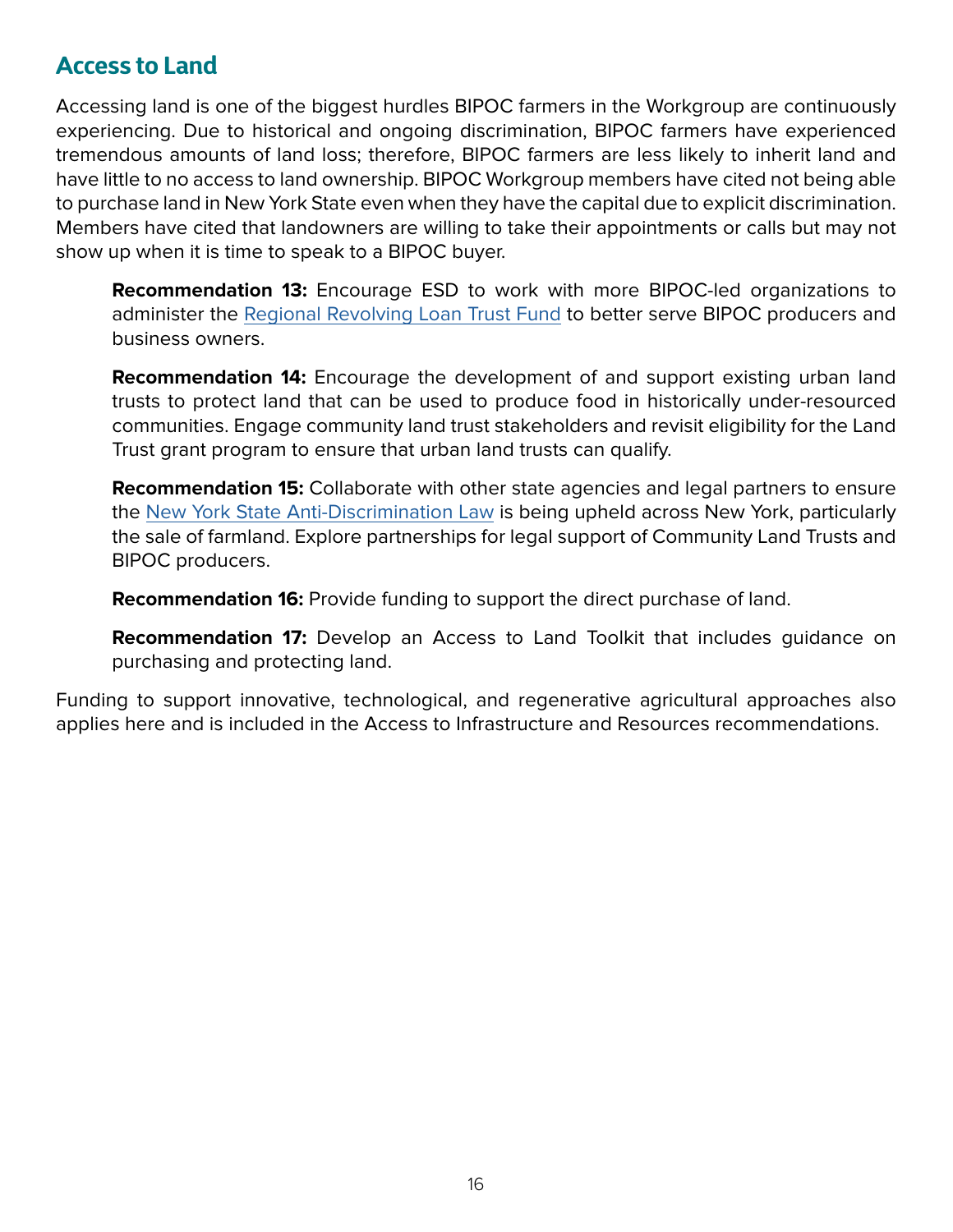

#### **AGM Departmental Reforms**

Throughout the Workgroup discussions, there were numerous additional recommendations mentioned for the Department to consider for its internal processes, alongside those mentioned above. These include:

**Recommendation 18:** Build out a communication list of BIPOC farmers and BIPOC-led organizations.

**Recommendation 19:** Establish an ongoing BIPOC advisory council to the Department and share opportunities.

**Recommendation 20:** Establish dedicated staff and communication channels to address BIPOC specific issues and needs to ensure BIPOC farmers and leaders feel safe, comfortable, and welcomed in New York's agricultural spaces.

**Recommendation 21:** Evaluate AGM's grant programs, social media, and media presence through a racial equity lens and evaluate how the Department can better ensure fair treatment, access, and opportunity in its program offerings and grants.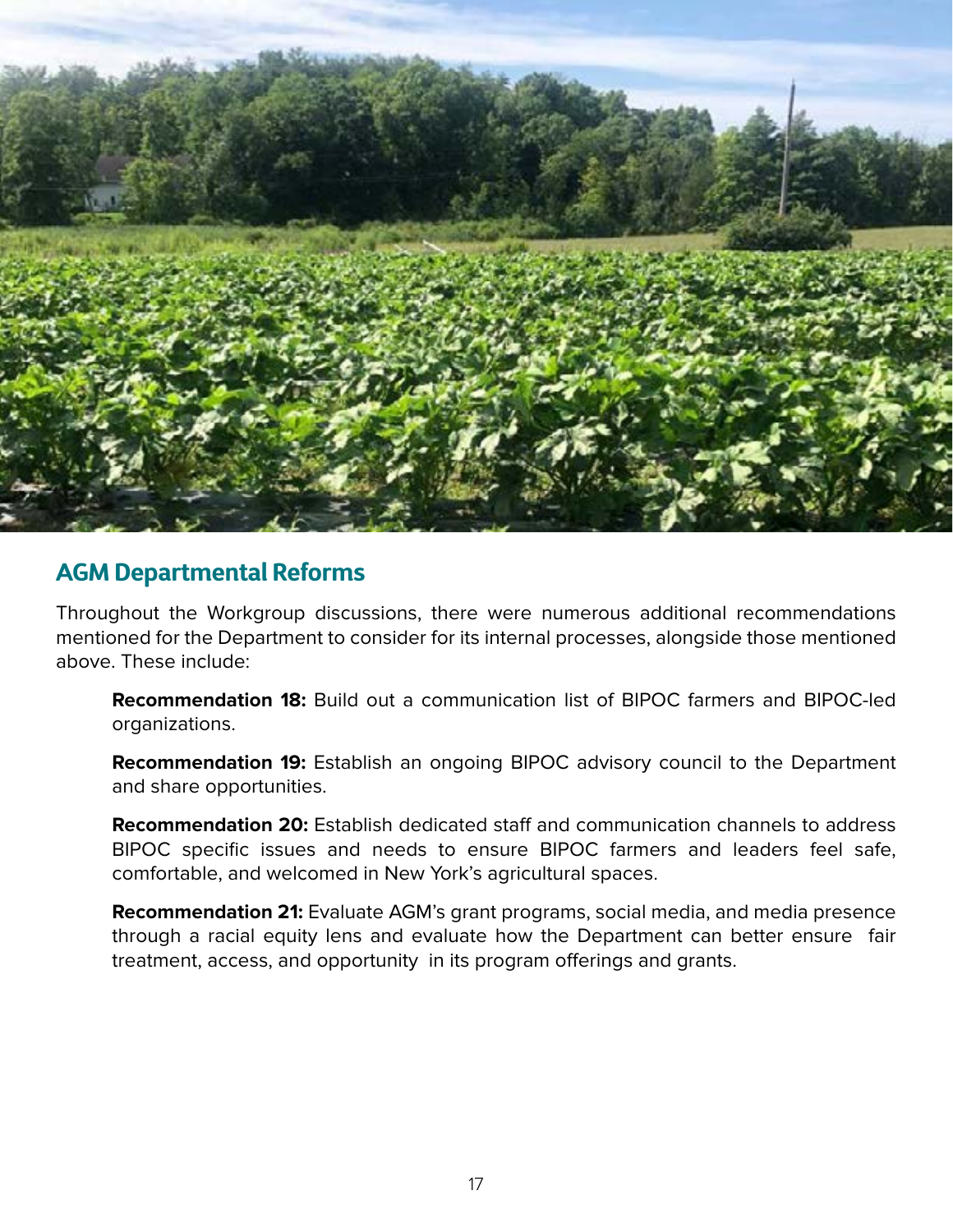# <span id="page-18-0"></span>**Moving Forward**

Perspective, personal experiences, and knowledge from the Diversity and Racial Equity Workgroup were key in developing these recommendations. Through this process, important conversations were had and new relationships within the state's agricultural community have been built. This is a first step in an ongoing project. Moving forward, the Department will take action on ideas developed in this process and will continue to engage with and learn from the Workgroup. Next steps include:

### **Expanding outreach**

While there was great and rich perspective shared during meetings, the majority of the BIPOC leaders that made up the workgroup identified as Black and African American. The Department is looking forward to building more relationships with people from other BIPOC groups to ensure more representation and perspective.

### **Communication checkpoints**

Following the submission of this report, AGM staff will not only establish dedicated staff to address BIPOC needs but it will also commit to monthly (at a minimum) check-ins via phone and email to provide status updates and information to Workgroup members.

### **Internal training**

AGM is committed to training Department staff on diversity and racial equity to ensure staff is prepared to implement the recommendations cited here with a racial equity lens.

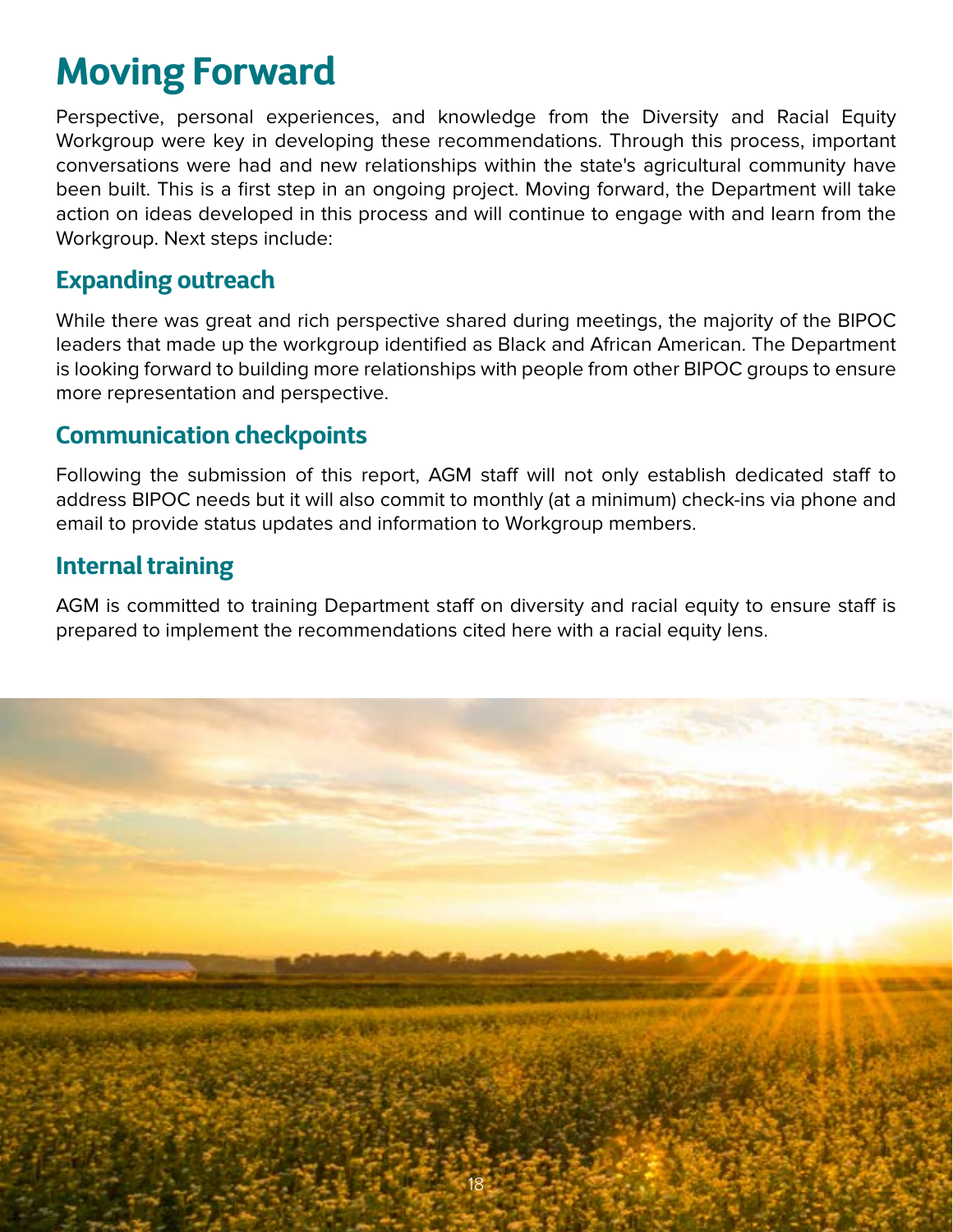# <span id="page-19-0"></span>**Conclusion**

The 21 recommendations within this report were developed in collaboration with BIPOC leaders, a majority of whom are Black and African American, who have been advocating, developing solutions, and building the groundwork for this report for decades. Their perspectives and knowledge were critical in both understanding and determining where and how the state can invest to move the industry forward. The Diversity and Racial Equity Workgroup proposes a \$10 million initial investment to execute the recommendations listed in this report. For every recommendation, AGM encourages investment in BIPOC-led farms and organizations, including those in the Workgroup.

AGM acknowledges that there is still more work to be done through relationship building, power shifting, intentional implementation, and accountability. Both national and state data points emphasize the need to prioritize these recommendations. With only 1.3% of producers in NYS identifying as BIPOC, the implementation of these recommendations will be vital to developing a diverse, safe, and sustainable New York State agricultural industry for everyone.

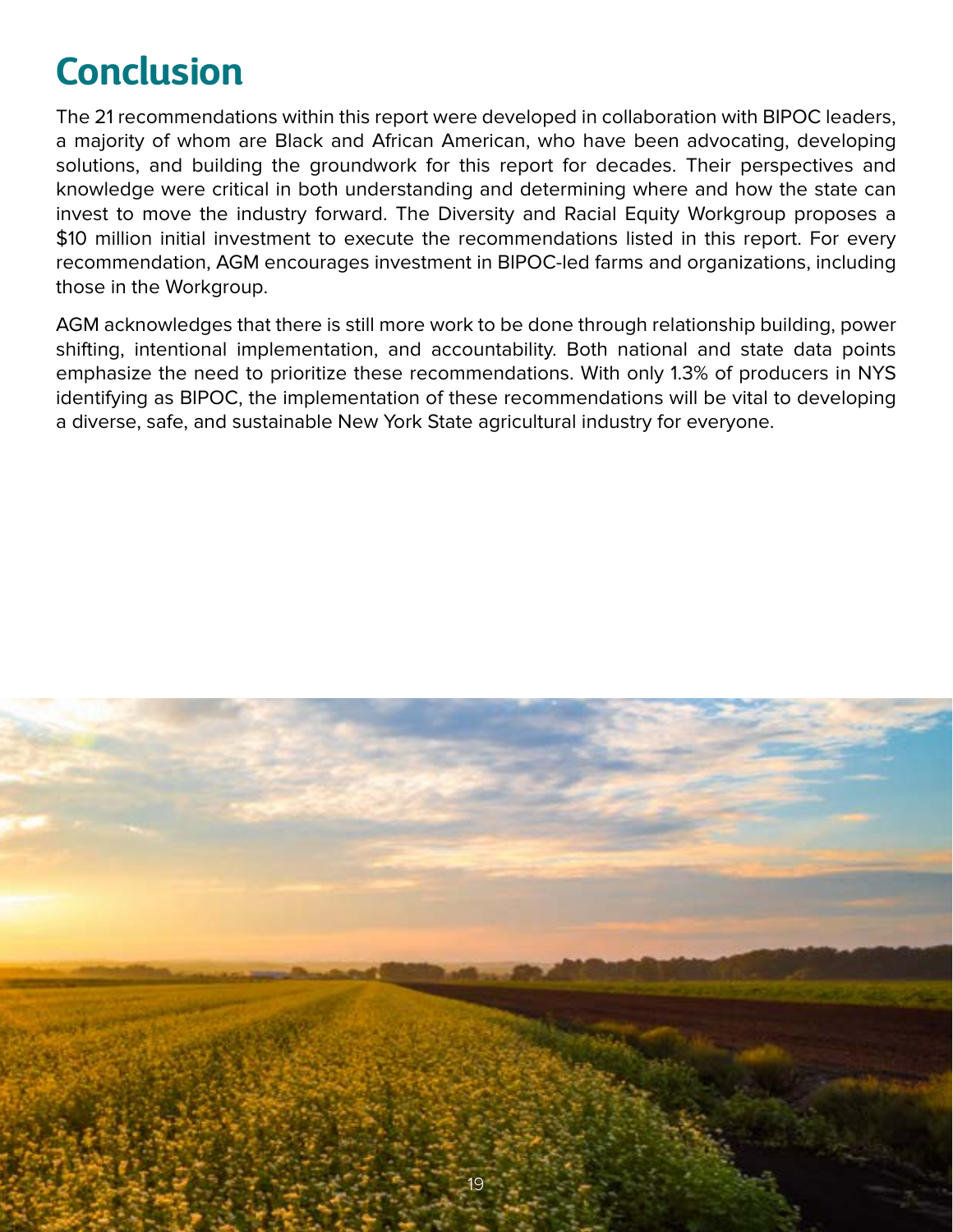# <span id="page-20-0"></span>**Acknowledgments**

A special thank you to:

Rae Gomes, Facilitator

AGM would like to acknowledge the BIPOC leaders and organizations within the Workgroup, and New York State agencies and organizations, that shared information on existing initiatives and solutions during the Workgroup sessions. These are:

Black Farmer Fund Black Farmers United of New York State Just Food Northeast Farmers of Color Land Trust QJM Multiprise Empire State Development

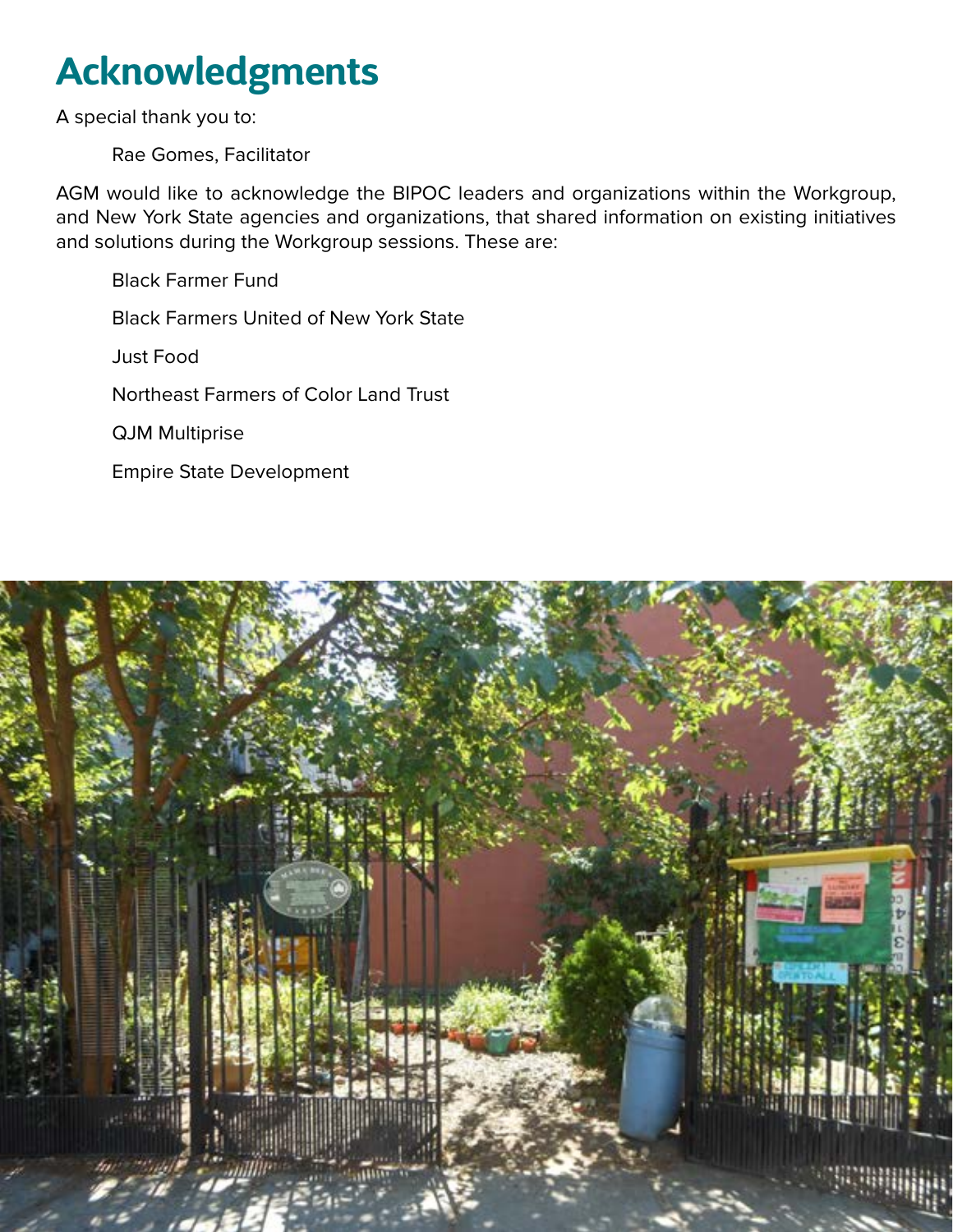We recognize and thank all of the BIPOC-led organizations that participated in the Workgroup. These organizations and their leaders have been on the frontlines of diversity and racial equity in agriculture. These are:

Allison DeHonney Buffalo Go Green Inc./Urban Fruits & Veggies LLC <https://www.urbanfv.com>



Christine Hutchinson Northeast Farmers of Color Land Trust <https://nefoclandtrust.org>

Dennis Derryck Corbin Hill Farms/Black Farmer Fund <http://corbinhill-foodproject.org>

Dr. Samina Raja The Food Systems Planning and Healthy Community Laboratory, SUNY Buffalo <http://foodsystemsplanning.ap.buffalo.edu>

Julian Mangano Della Terra Farm <https://www.dellaterratreesforlife.com>



Urban Fruits & Veggies (UFV) provides the Western NY community with urban locally grown high quality fresh produce.

Our desire is to connect POC farmers to land to grow healthy foods and medicines for our communities and plan to accomplish this by acquiring and returning land to Indigenous nations and respectfully connecting Black, Asian, and Latinx and other POC farmers and land stewards to land while centering and respecting Indigenous sovereignty.

The Corbin Hill Farm Share is a year-round weekly subscription program of fresh, high quality, locally grown vegetables and fruits delivered to our community partner sites across New York City. The Corbin Hill Farm Share program was designed to meet the needs of low-income communities through our affordable prices and flexibility with sign up and payment options.

The Food Systems Planning and Healthy Community Lab at SUNY Buffalo is dedicated to research that critically examines the role of local government policy in facilitating equitable, healthy, and sustainable communities. The lab is focused on creating positive changes for Buffalo's food system.

Della Terra is a sustainable, small-scale, biointensive farm in Castorland, NY. We are dedicated to providing food with integrity, engaging in organic, non-chemical, non-GMO practices to benefit consumers and the environment.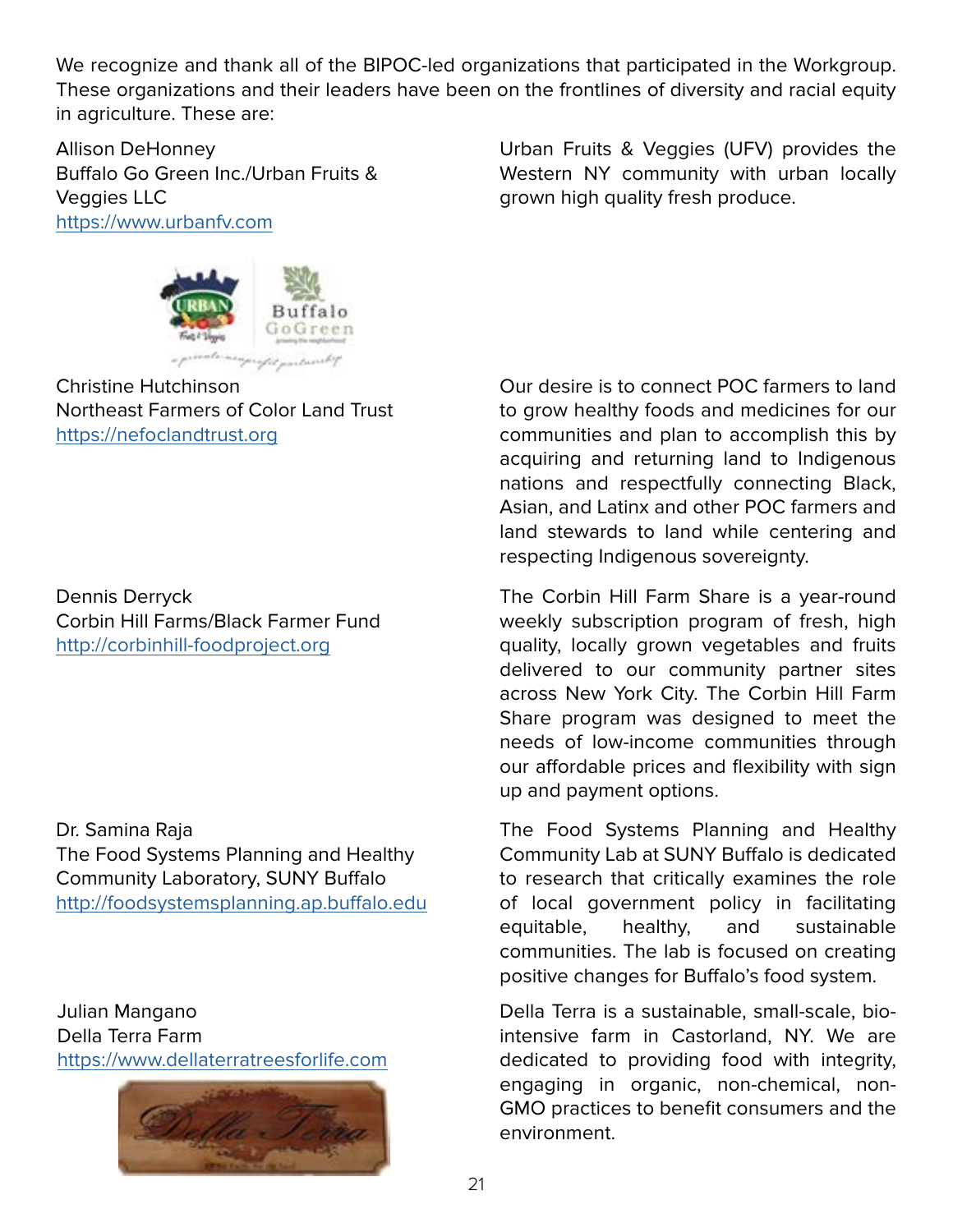Kama Doucoure Big Dream Farm, LLC

Karen Washington Rise & Root Farm <https://www.riseandrootfarm.com>

Kiani Conley-Wilson Soul Fire Farm <https://www.soulfirefarm.org>

Onika Abraham Farm School NYC <http://www.farmschoolnyc.org>



Qiana Mickie QJM Multiprise <https://qianajmickie.com>



Rebekah Williams Food for the Spirit/Massachusetts Avenue **Project** 

<https://www.mass-ave.org>



Big Dream Farm provides African vegetables to African communities in the greater NYC area. With 55 employees, we are committed to uplift our community by providing access to fresh produce and meat, that they otherwise would not have access to.

Rise & Root Farm is a five-acre farm, run cooperatively by four owners who are women, intergenerational, multi-racial, and LGBTQ.

Soul Fire Farm is an Afro-Indigenous centered community farm committed to uprooting racism and seeding sovereignty in the food system. We raise and distribute life-giving food as a means to end food apartheid.

Farm School NYC trains local residents in urban agriculture with place-based education in order to build self-reliant communities and inspire positive local action around food access and social, economic, and racial justice issues.

A Black woman-led consulting firm that uses food as a driver of enterprise, innovation, and equity. Our focus is to foster racial, economic, and environmental equity within food systems, community, and sustainable food/farm policy. We provide proven leadership experience to businesses to effectively integrate equity within operations, food supply chains, and partnerships- and still meet mission and budget.

Started by a small group of community residents, the Massachusetts Avenue Project (MAP) is a food justice organization in Buffalo, NY working to build youth leaders, ensure healthy, affordable food access for all, and greater equity in our food system.

Our mission is to ensure all New Yorkers have access to healthy, affordable, culturallyappropriate foods through equity-centered, high-impact public policy.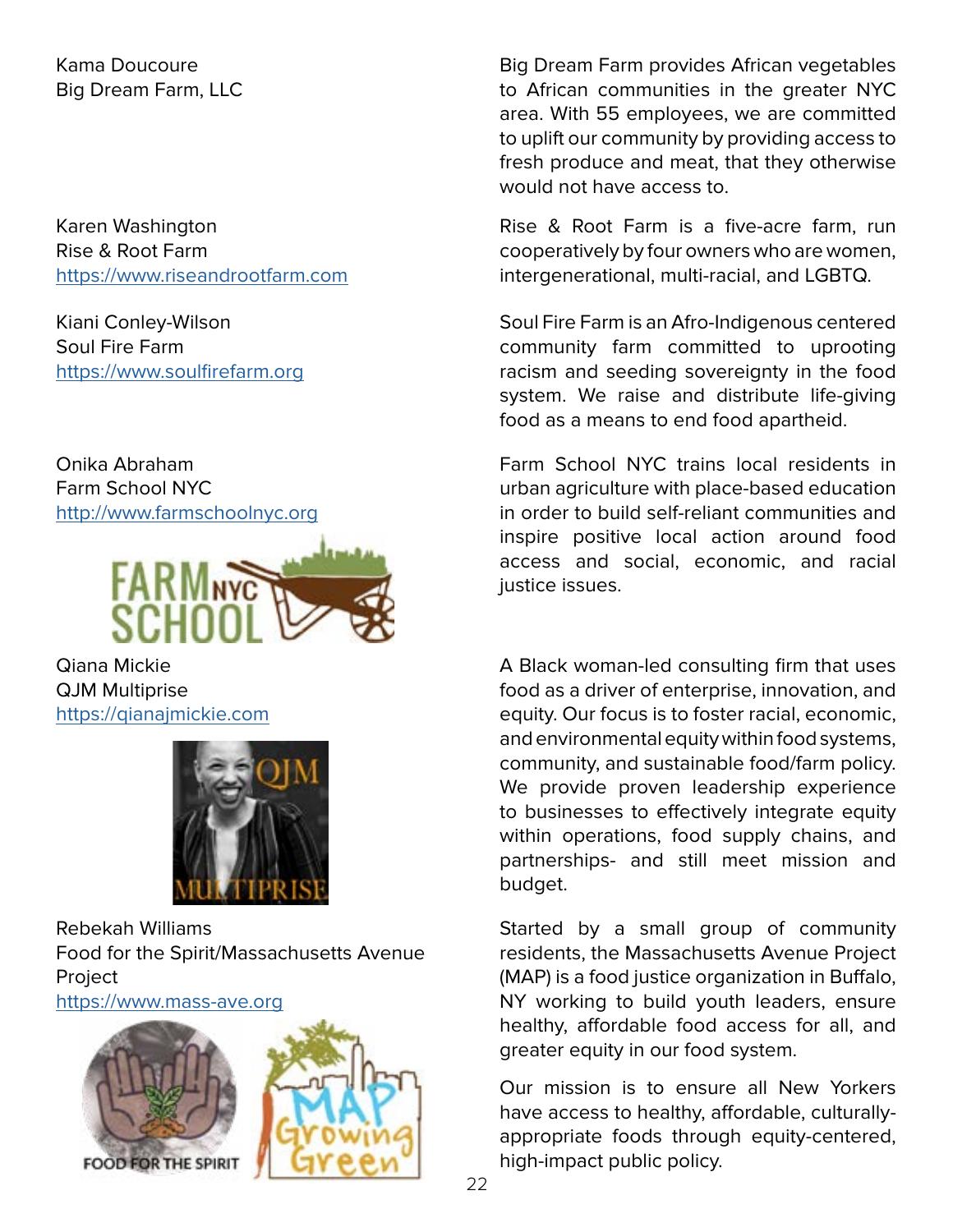Ribka Getachew Community Food Advocates [https://www.communityfoodadvocatesnyc.](https://www.communityfoodadvocatesnyc.org) [org](https://www.communityfoodadvocatesnyc.org)

Sawdayah Brownlee Brooklyn-Queens Land Trust <https://bqlt.org>



Sheryll Durrant Just Food <https://www.justfood.org>

Community gardens are an important physical, ecological, and economic resource to the City of New York. Community gardening strengthens our communities, enhances our lives, and provides recreational opportunities and beauty to city neighborhoods.

The mission of the Brooklyn Queens Land Trust (BQLT) is to:

Ensure the conservation and preservation of open space in perpetuity, for the benefit of the general public.

Act as a steward of the open space properties that BQLT owns

Establish a community of gardeners in Brooklyn and Queens to: (1) Educate and inspire people of all ages to become successful and environmentally responsible gardeners. (2) Support community involvement in community gardening, neighborhood beautification, and open space enhancement through activities and programs. (3) Promote the interests of community gardens."

We make it our mission to uplift the people of New York City who have been victimized by food systems. We attack the issue at its core by working together with regional farmers and producers to create direct routes of access to fresh, sustainable produce for the city's residents, regardless of socioeconomic status. Furthermore, we ensure that people get the most out of their food by teaching them how to prepare it in the form of culturally appreciated dishes, and we teach others how to grow the food justice movement in their own communities. The effects of our work are amplified in our communities as well as those of our partners and trainees.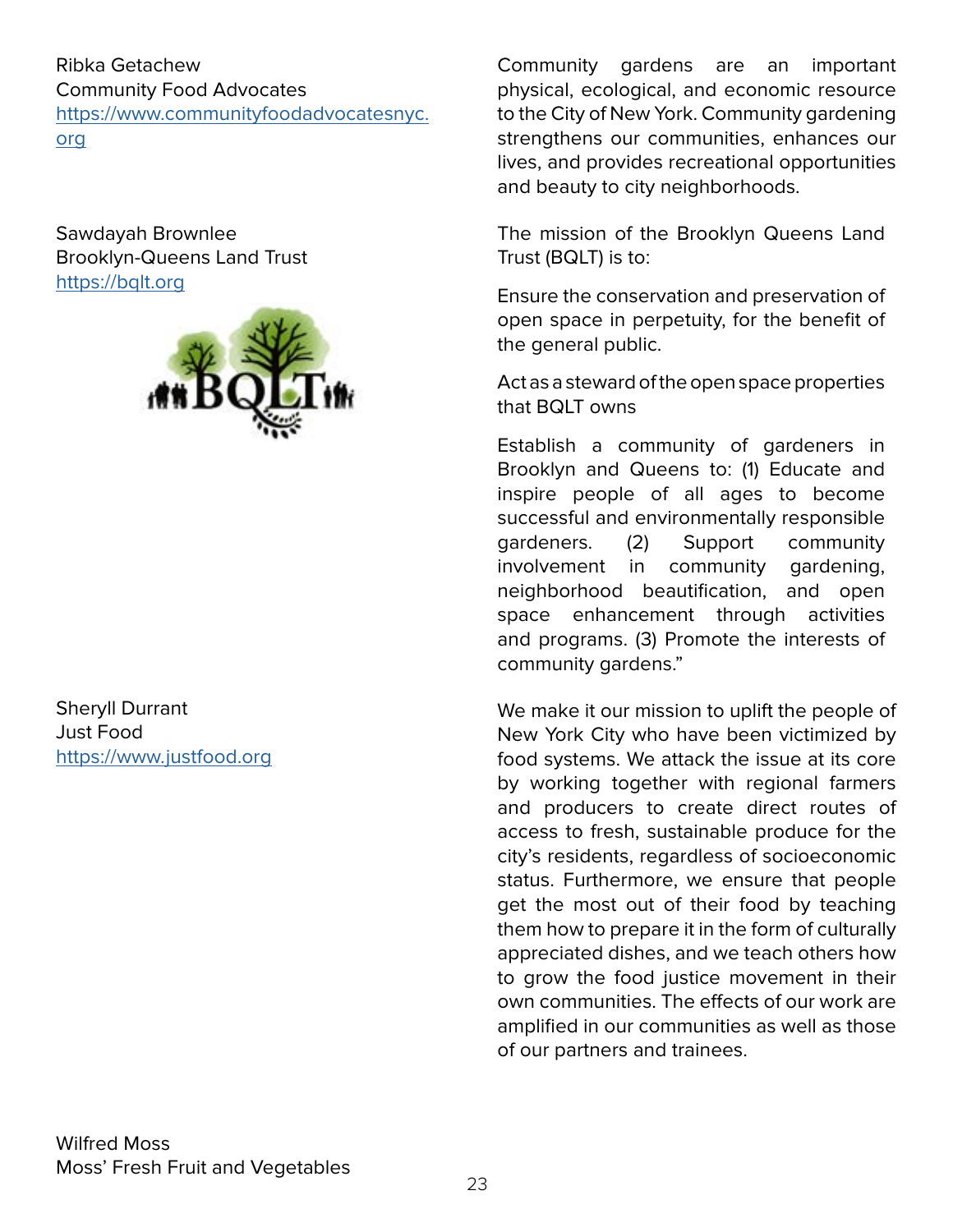# <span id="page-24-0"></span>**Endnotes**

- [https://www.nass.usda.gov/Publications/AgCensus/2017/Full\\_Report/Volume\\_1,\\_](https://www.nass.usda.gov/Publications/AgCensus/2017/Full_Report/Volume_1,_Chapter_1_State_Level/New_York/st36_1_0061_0061.pdf) [Chapter\\_1\\_State\\_Level/New\\_York/st36\\_1\\_0061\\_0061.pdf](https://www.nass.usda.gov/Publications/AgCensus/2017/Full_Report/Volume_1,_Chapter_1_State_Level/New_York/st36_1_0061_0061.pdf)
- https://www.ewg.org/research/black-farmer-usda-timeline/
- http://nationalaglawcenter.org/wp-content/uploads/assets/crs/RS20430.pdf
- https://nationalaglawcenter.org/wp-content/uploads/assets/crs/R40988.pdf
- https://nationalaglawcenter.org/wp-content/uploads/assets/crs/R40988.pdf

 https://www.nass.usda.gov/Publications/AgCensus/2017/Full\_Report/Volume\_1,\_ Chapter\_1\_State\_Level/New\_York/st36\_1\_0061\_0061.pdf